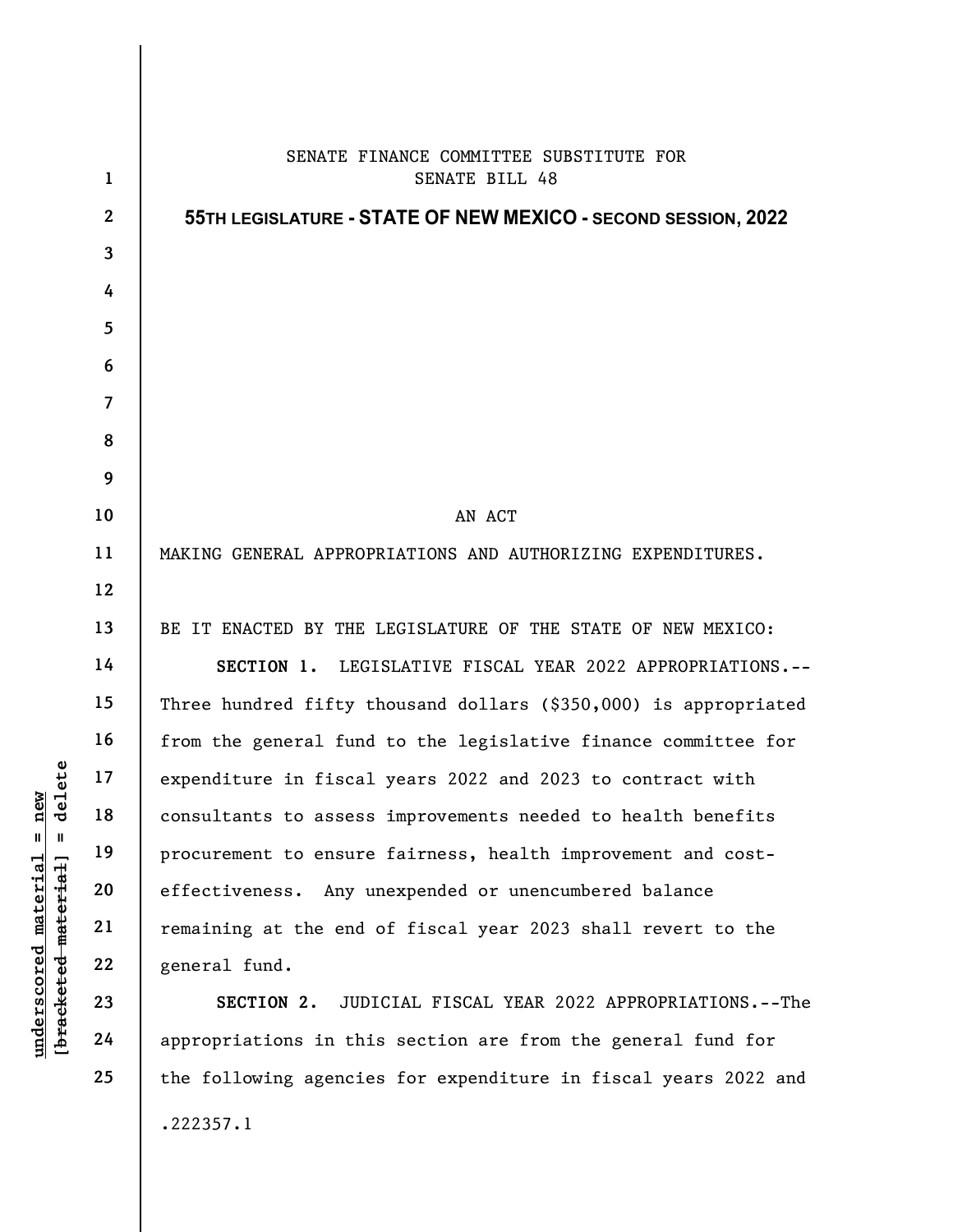5

6

7

10

11

12

13

14

15

16

17

18

19

20

21

22

23

24

25

1 2 3 4 2023 for the purposes specified and, unless otherwise indicated, the unexpended or unencumbered balance of an appropriation in this section at the end of fiscal year 2023 shall revert to the general fund:

A. to the administrative office of the courts, fifty thousand dollars (\$50,000) for the Children's Code reform task force;

8 9 B. to the court of appeals, fifty thousand dollars (\$50,000) to improve and enhance the timely processing of judicial appeals;

C. to the first judicial district court, fifty thousand dollars (\$50,000) for off-site court operations to rent facilities and to contract for security and personnel to conduct jury trials in accordance with coronavirus disease 2019 safe practices;

D. to the second judicial district court, sixty thousand dollars (\$60,000) for salary and benefits for a court services specialist to assist with case backlog and jury trials;

understand thousand dollars (\$60<br>  $\begin{array}{c|c|c|c} \n \text{u} & \text{u} & \text{u} & \text{u} \n\end{array}$ <br>  $\begin{array}{c|c} \n \text{u} & \text{u} & \text{u} \n\end{array}$  trials;<br>  $\begin{array}{c} \n \text{u} & \text{u} \n\end{array}$ <br>  $\begin{array}{c} \n \text{u} & \text{u} \n\end{array}$ <br>  $\begin{array}{c} \n \text{u} & \text{u} \n\end{array}$ <br> E. to the third judicial district court, one hundred thousand dollars (\$100,000) to purchase and install information technology improvements at court locations for remote hearings;

F. to the eleventh judicial district court, fifty thousand dollars (\$50,000) to upgrade courtroom technology; .222357.1  $- 2 -$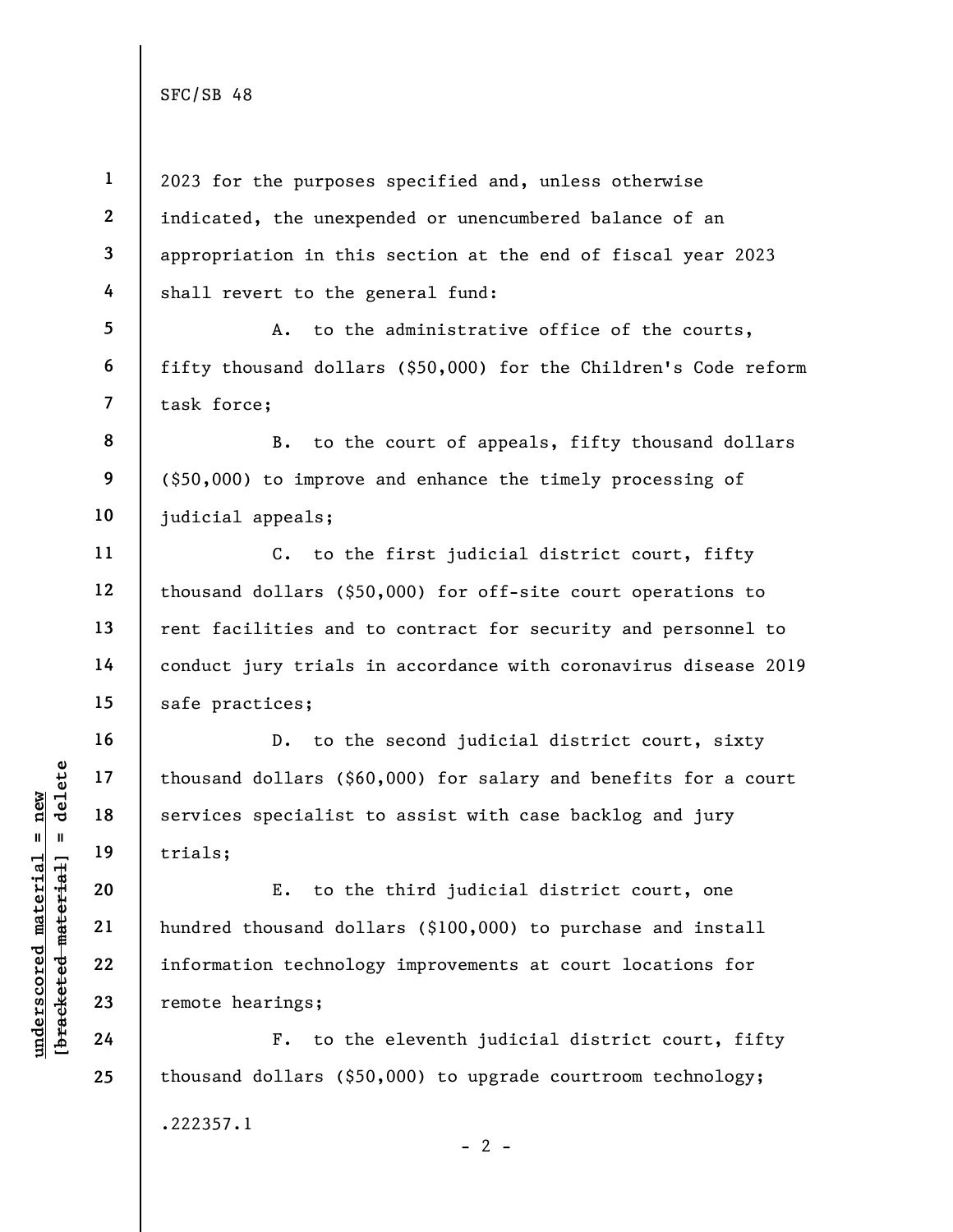1 2 3 4 5 6 7 8 9 10 11 12 13 14 15 16 G. to the first judicial district attorney, two hundred fifty thousand dollars (\$250,000) for an integrated prosecution, intervention and diversion data system; and H. to the sixth judicial district attorney, fifty thousand dollars (\$50,000) to purchase and install forensic interviewing and information technology equipment. SECTION 3. GENERAL CONTROL FISCAL YEAR 2022 APPROPRIATIONS.--The appropriations in this section are from the general fund for the following agencies for expenditure in fiscal years 2022 and 2023 for the purposes specified and, unless otherwise indicated, the unexpended or unencumbered balance of an appropriation in this section at the end of fiscal year 2023 shall revert to the general fund: A. to the acequia and community ditch fund, fifty thousand dollars (\$50,000) is appropriated for the New Mexico department of agriculture to carry out the purposes of the

Acequia and Community Ditch Fund Act;

B. to the land grant council, the following amounts are appropriated for the following purposes:

underscored material and Community<br>
and the new community<br>
are appropriated for<br>
are appropriated for<br>
are appropriated for<br>
(1)<br>
are appropriated for<br>
(1)<br>
provide youth develop<br>
mercedes;<br>
(2)<br>
develop a cultural and<br>  $\$ (1) fifty thousand dollars (\$50,000) to provide youth development program services to land grantsmercedes;

(2) fifty thousand dollars (\$50,000) to develop a cultural and educational youth program on the land grant heritage of the Cristobal de la Serna land grant-merced; .222357.1

 $-3 -$ 

17

18

19

20

21

22

23

24

25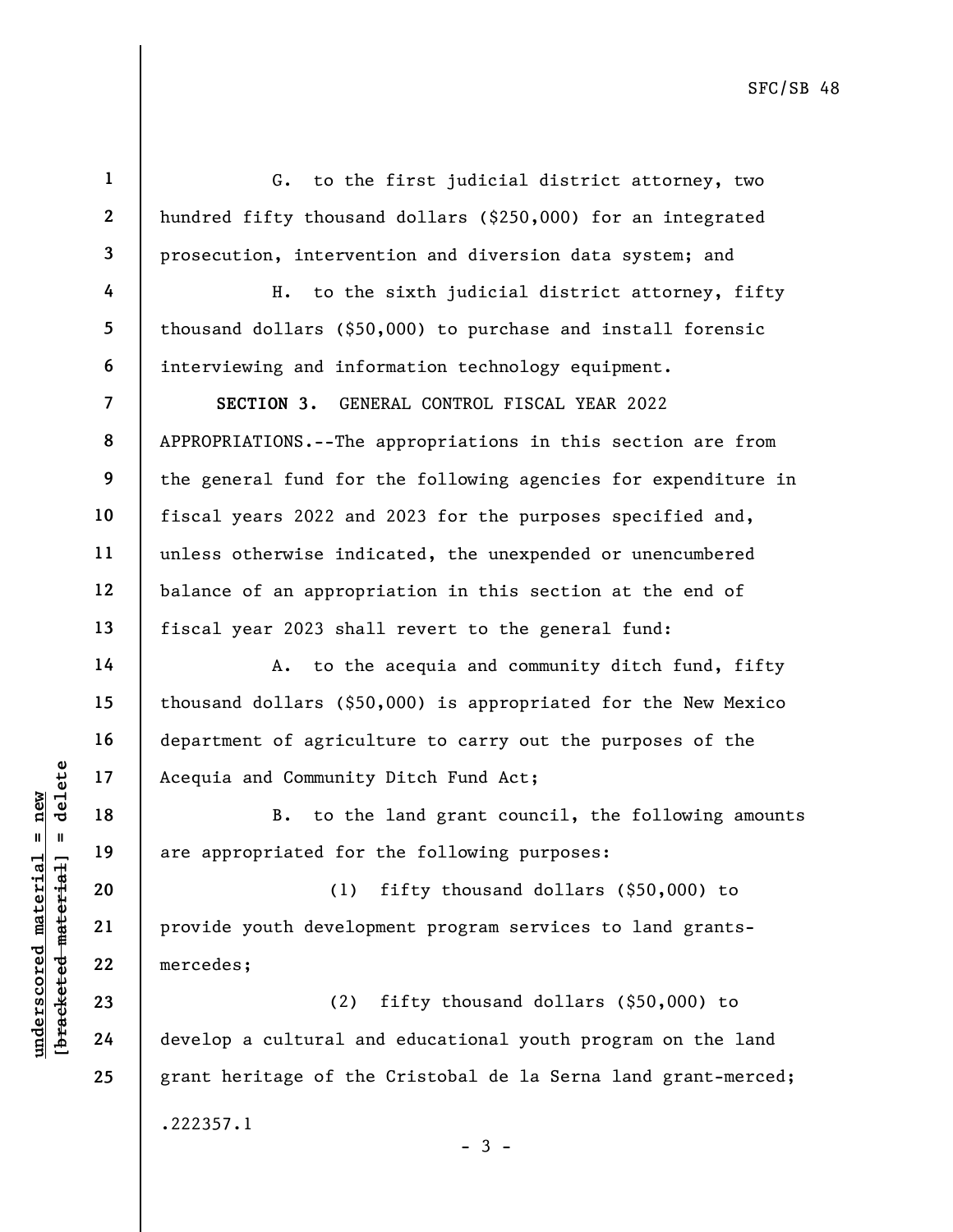underscored material material of the state<br>
wide material statewide hunger init<br>
wide wide material statewide hunger init<br>
21<br>
22<br>
23<br>
23<br>
24<br>
24<br>
24<br>
23<br>
24<br>
24<br>
23<br>
24<br>
24<br>
23<br>
24<br>
24<br>
24<br>
24<br>
24<br>
24<br>
24<br>
24<br>
24<br>
29<br>
24<br> 1 2 3 4 5 6 7 8 9 10 11 12 13 14 15 16 17 18 19 20 21 22 23 24 25 and (3) fifty thousand dollars (\$50,000) for the land grant-merced de los Pueblos de Tierra Amarilla to support community programs, operate a community center and maintain various properties for community use; C. to the department of finance and administration, the following amounts are appropriated for the following purposes: (1) fifty thousand dollars (\$50,000) to contract for the provision of civil legal services for immigrant families; (2) one hundred thousand dollars (\$100,000) for civil legal services; (3) fifty thousand dollars (\$50,000) to the southwest New Mexico council of governments for the senior compassion fund; (4) one hundred thousand dollars (\$100,000) to provide funding for the economic development department to administer the healthy food financing initiative as part of the statewide hunger initiative; and (5) fifty thousand dollars (\$50,000) to the board of regents of New Mexico state university for the New Mexico department of agriculture to administer the double up food bucks program in Dona Ana county as part of the statewide hunger initiative; .222357.1

- 4 -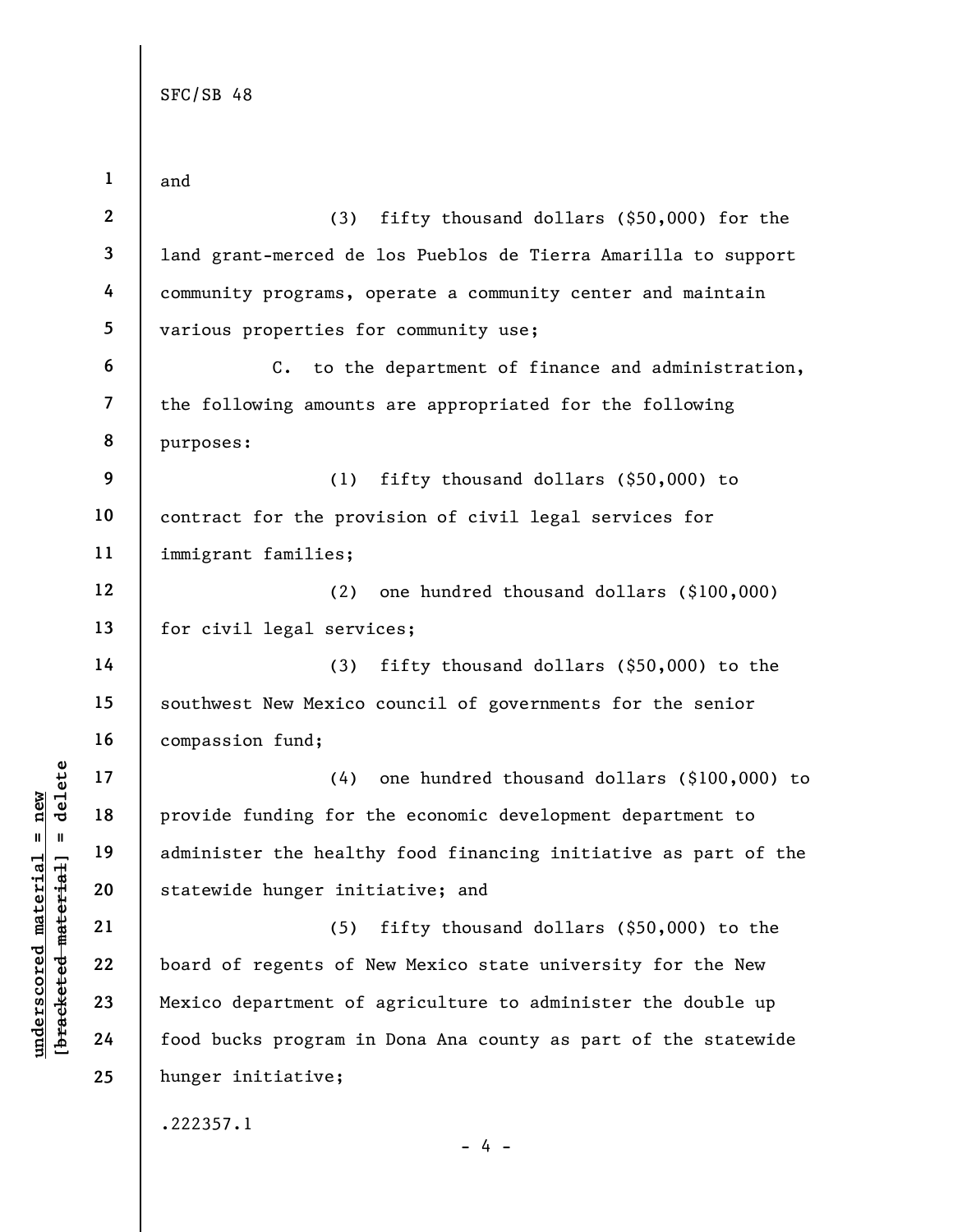|                         | $\mathbf{1}$   | D. to the local government division of the                             |
|-------------------------|----------------|------------------------------------------------------------------------|
|                         | $\mathbf{2}$   | department of finance and administration, the following amounts        |
|                         | 3              | are appropriated for the following projects:                           |
|                         | 4              | fifty thousand dollars (\$50,000) for food<br>(1)                      |
|                         | 5              | security efforts in Bernalillo and Sandoval counties;                  |
|                         | 6              | (2)<br>in Bernalillo county:                                           |
|                         | $\overline{7}$ | fifty thousand dollars (\$50,000) for<br>(a)                           |
|                         | 8              | the Albuquerque department of arts and culture for the historic        |
|                         | 9              | route 66 anniversary history and celebration project;                  |
|                         | 10             | (b)<br>one hundred fifty thousand dollars                              |
|                         | 11             | (\$150,000) for contractual services for operation of the route        |
|                         | 12             | 66 visitors center;                                                    |
|                         | 13             | fifty thousand dollars (\$50,000) for<br>(c)                           |
|                         | 14             | Bernalillo county to contract for community outreach related to        |
|                         | 15             | the route 66 visitor center;                                           |
|                         | 16             | one hundred thousand dollars<br>(d)                                    |
| delete                  | 17             | $(\text{\$100},000)$ to plan, design, construct and equip improvements |
| new<br>II               | 18             | for a therapeutic play and green space at the children's grief         |
| <b>II</b>               | 19             | center in Albuquerque;                                                 |
| materia                 | 20             | (e)<br>fifty thousand dollars (\$50,000) to                            |
| [bracketed material     | 21             | contract for services for mentoring African American students          |
|                         | 22             | in Albuquerque;                                                        |
| $\bm{{\rm underscore}}$ | 23             | one hundred thousand dollars<br>(f)                                    |
|                         | 24             | (\$100,000) for Los Ranchos de Albuquerque's Fourth street             |
|                         | 25             | revitalization project, which includes an outdoor classroom at         |
|                         |                | .222357.1<br>$-5 -$                                                    |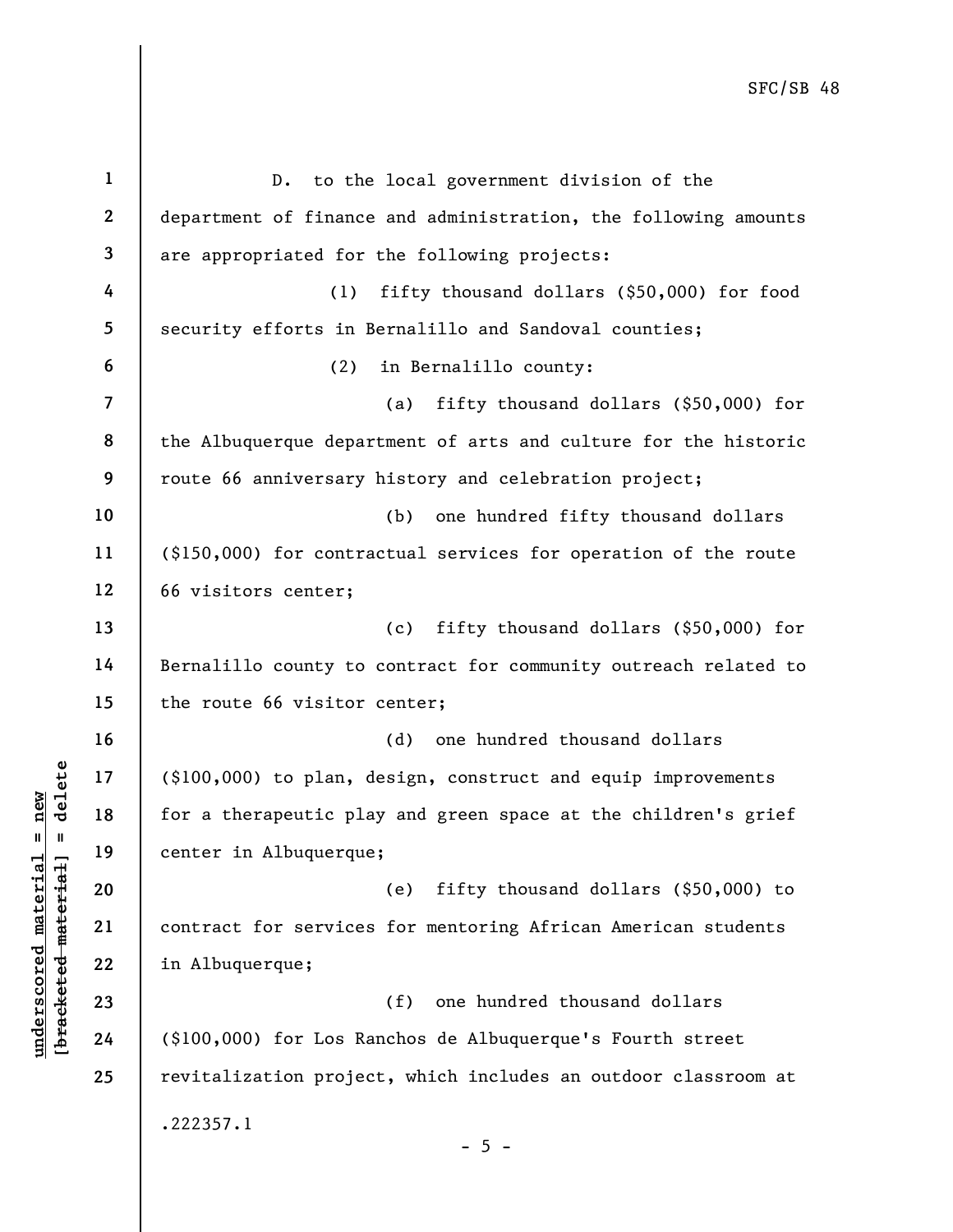underschied material engineer<br>
underschied material provide domestic viol<br>
except at 19<br>
department;<br>
22<br>
23<br>
24<br>
24<br>
24<br>
24<br>
22<br>
24<br>
24<br>
22<br>
24<br>
22<br>
24<br>
22<br>
24<br>
22<br>
24 1 2 3 4 5 6 7 8 9 10 11 12 13 14 15 16 17 18 19 20 21 22 23 24 25 the Larry P. Abraham agri-nature center; and (g) fifty thousand dollars (\$50,000) to repair and install new Vietnam veteran recognition plaques; repair the rock wall; and plan, design and construct new memorials honoring veterans from all military conflicts at the Tijeras veterans memorial; (3) in Chaves county: (a) one hundred thousand dollars (\$100,000) for street repairs in Roswell; (b) one hundred thousand dollars (\$100,000) to purchase and equip vehicles for the Roswell police department; and (c) one hundred fifty thousand dollars (\$150,000) to purchase and equip pickup trucks for the Chaves county sheriff's office; (4) in Cibola county: (a) fifty thousand dollars (\$50,000) to provide domestic violence services in Grants; (b) one hundred thousand dollars (\$100,000) to purchase equipment for the Grants fire department; (c) fifty thousand dollars (\$50,000) to purchase and equip Grants police vehicles; (d) fifty thousand dollars (\$50,000) to purchase equipment and lighting for Kerns field in Milan; and .222357.1  $- 6 -$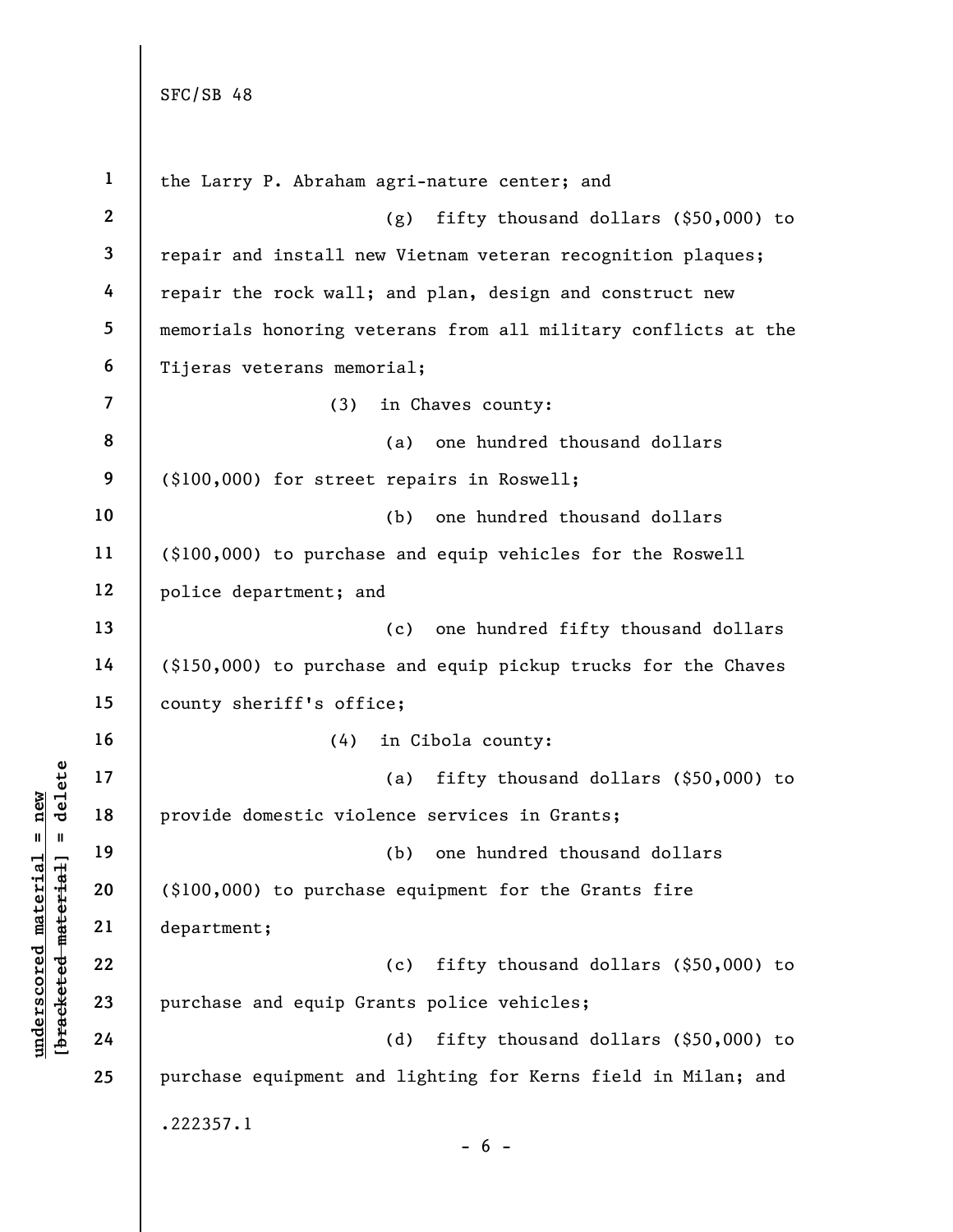|                         | $\mathbf{1}$     | fifty thousand dollars (\$50,000) to<br>(e)                      |
|-------------------------|------------------|------------------------------------------------------------------|
|                         | $\boldsymbol{2}$ | purchase and equip Cibola county law enforcement vehicles;       |
|                         | 3                | (5)<br>in Dona Ana county:                                       |
|                         | 4                | fifty thousand dollars $(§50,000)$ to<br>(a)                     |
|                         | 5                | provide services to victims of child abuse and sexual abuse and  |
|                         | 6                | provide child abuse prevention in Las Cruces;                    |
|                         | $\overline{7}$   | one hundred thousand dollars<br>(b)                              |
|                         | 8                | (\$100,000) to contract with a community organization to conduct |
|                         | 9                | an assessment of the needs for domestic violence services in     |
|                         | 10               | Las Cruces;                                                      |
|                         | 11               | fifty thousand dollars (\$50,000) to<br>(c)                      |
|                         | 12               | provide services to victims of domestic violence in Las Cruces;  |
|                         | 13               | fifty thousand dollars (\$50,000) to<br>(d)                      |
|                         | 14               | provide services to the homeless population of Las Cruces;       |
|                         | 15               | fifty thousand dollars (\$50,000) to<br>(e)                      |
|                         | 16               | fund food security in Las Cruces and northern Dona Ana county;   |
| delete                  | 17               | and                                                              |
| new                     | 18               | fifty thousand dollars (\$50,000) to<br>(f)                      |
| II                      | 19               | provide senior citizen services in Las Cruces and northern Dona  |
| material                | 20               | Ana county;                                                      |
| underscored materia     | 21               | in Eddy county:<br>(6)                                           |
|                         | 22               | one hundred thousand dollars<br>(a)                              |
| [ <del>brack</del> eted | 23               | (\$100,000) to purchase and equip law enforcement vehicles for   |
|                         | 24               | Carlsbad;                                                        |
|                         | 25               | one hundred thousand dollars<br>(b)                              |
|                         |                  | .222357.1<br>$-7-$                                               |
|                         |                  |                                                                  |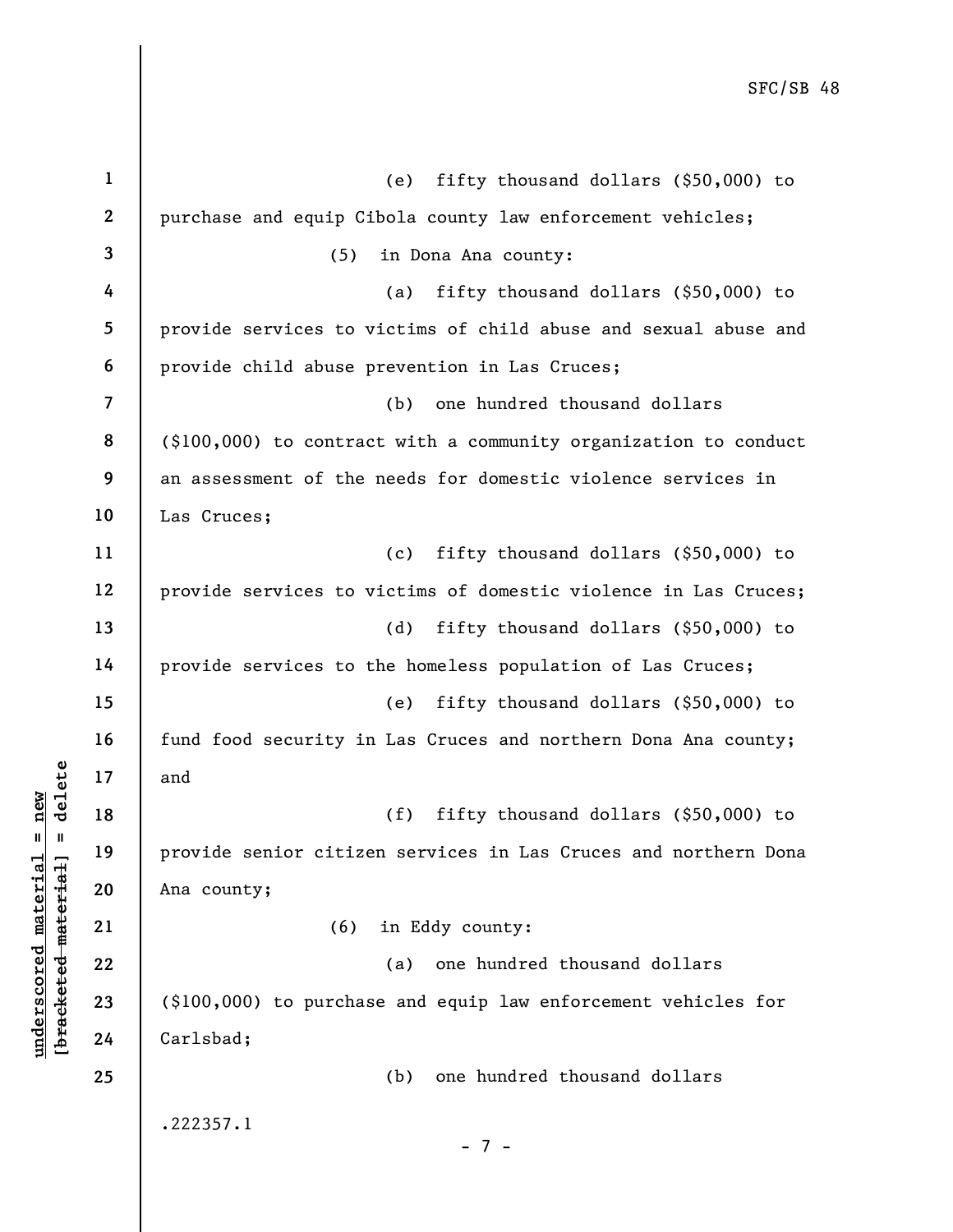underscored material = new [bracketed material] = delete 1 2 3 4 5 6 7 8 9 10 11 12 13 14 15 16 17 18 19 20 21 22 23 24 25 (\$100,000) to renovate and equip the main entrance of the senior citizen center in Carlsbad with an entryway that is compliant with the federal Americans with Disabilities Act of 1990; and (c) fifty thousand dollars (\$50,000) to purchase and equip a vehicle and equipment for the Malaga mutual domestic water consumers and sewage works association; (7) in Grant county: (a) fifty thousand dollars (\$50,000) to support the Silver City clay festival; and (b) fifty thousand dollars (\$50,000) for planning and development of Grant county parks and recreation; (8) in Lea county: (a) two hundred thousand dollars (\$200,000) to upgrade and repair the Hobbs animal shelter; and (b) fifty thousand dollars (\$50,000) to lease vehicles for the Jal senior citizen center; (9) in Lincoln county, fifty thousand dollars (\$50,000) to restore murals in downtown Ruidoso; (10) in McKinley county: (a) fifty thousand dollars (\$50,000) to purchase and equip law enforcement vehicles for Gallup; (b) fifty thousand dollars (\$50,000) to purchase and equip McKinley county public safety law enforcement vehicles; and .222357.1 - 8 -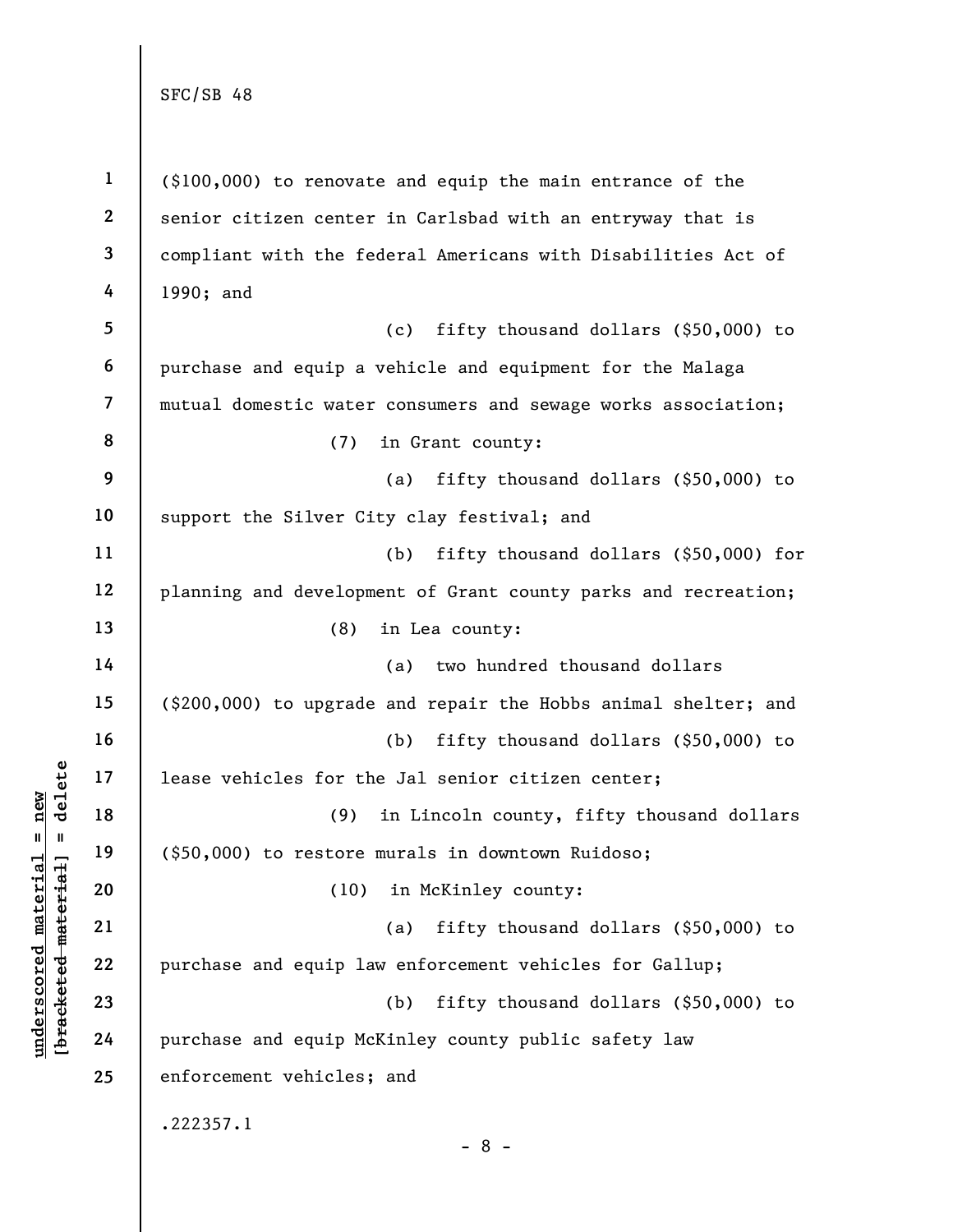|                                              | $\mathbf 1$    | fifty thousand dollars (\$50,000) to<br>(c)                     |
|----------------------------------------------|----------------|-----------------------------------------------------------------|
|                                              | $\mathbf{2}$   | purchase and equip general use McKinley county vehicles;        |
|                                              | 3              | (11)<br>in Otero county:                                        |
|                                              | 4              | one hundred thousand dollars<br>(a)                             |
|                                              | 5              | (\$100,000) to purchase and install security and surveillance   |
|                                              | 6              | equipment for Alamogordo municipal parks;                       |
|                                              | $\overline{7}$ | fifty thousand dollars (\$50,000) to<br>(b)                     |
|                                              | 8              | purchase and install ground cover and borders for Alamogordo    |
|                                              | 9              | municipal playgrounds;                                          |
|                                              | 10             | fifty thousand dollars (\$50,000) to<br>(c)                     |
|                                              | 11             | purchase and equip public safety law enforcement vehicles for   |
|                                              | 12             | Alamogordo; and                                                 |
|                                              | 13             | (d)<br>one hundred thousand dollars                             |
|                                              | 14             | (\$100,000) to plan, design and construct utility improvements  |
|                                              | 15             | and upgrades to the Tularosa Basin museum of history;           |
|                                              | 16             | in Roosevelt county, one hundred fifty<br>(12)                  |
| delete                                       | 17             | thousand dollars (\$150,000) to purchase and equip vehicles for |
| new                                          | 18             | the Roosevelt county sheriff's office;                          |
| $\sf II$<br>- 11                             | 19             | (13) in San Juan county:                                        |
| materia <sup>-</sup>                         | 20             | fifty thousand dollars (\$50,000) to<br>(a)                     |
| [ <del>brack</del> ete <del>d material</del> | 21             | plan, design and construct Scott reservoir in Bloomfield; and   |
|                                              | 22             | fifty thousand dollars (\$50,000) for<br>(b)                    |
|                                              | 23             | Bloomfield irrigation district canal maintenance;               |
| underscored                                  | 24             | (14)<br>in Sierra county:                                       |
|                                              | 25             | seventy-five thousand dollars<br>(a)                            |
|                                              |                | .222357.1<br>-9-                                                |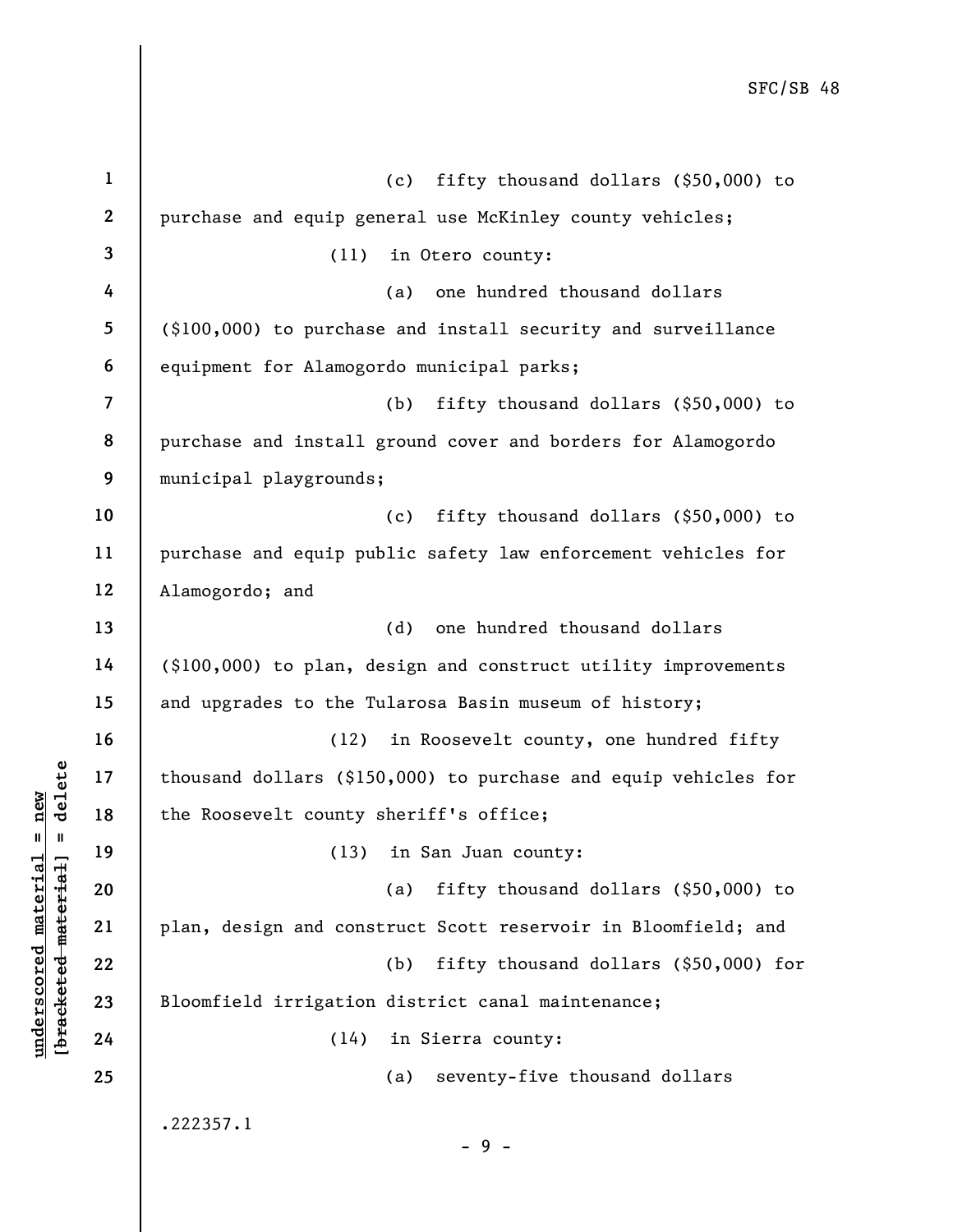|                                | $\mathbf{1}$            | (\$75,000) to re-roof municipal buildings in Elephant Butte; and |
|--------------------------------|-------------------------|------------------------------------------------------------------|
|                                | $\mathbf{2}$            | (b)<br>seventy-five thousand dollars                             |
|                                | 3                       | (\$75,000) to purchase a blade truck for Sierra county;          |
|                                | 4                       | in Socorro county, fifty thousand dollars<br>(15)                |
|                                | 5                       | (\$50,000) to purchase and equip public safety vehicles and      |
|                                | 6                       | narcotics investigations in the Socorro county sheriff's         |
|                                | $\overline{\mathbf{7}}$ | office;                                                          |
|                                | 8                       | (16)<br>in San Miguel county, one hundred                        |
|                                | 9                       | thousand dollars (\$100,000) to renovate Creston park in Las     |
|                                | 10                      | Vegas;                                                           |
|                                | 11                      | (17)<br>in Taos county, fifty thousand dollars                   |
|                                | 12                      | (\$50,000) to purchase snow clearing vehicles and equipment for  |
|                                | 13                      | Taos county roads;                                               |
|                                | 14                      | (18)<br>in Torrance county, fifty thousand                       |
|                                | 15                      | dollars (\$50,000) to plan, design, construct, renovate and      |
|                                | 16                      | equip an investigation and evidence building in Torrance         |
| delete                         | 17                      | county; and                                                      |
| new                            | 18                      | in Valencia county:<br>(19)                                      |
| $\mathbf{II}$<br>$\mathbf{u}$  | 19                      | (a) one hundred fifty thousand dollars                           |
| materia<br>[bracketed material | 20                      | (\$150,000) for improvements to Eagle park in Belen;             |
|                                | 21                      | fifty thousand dollars (\$50,000) to<br>(b)                      |
|                                | 22                      | purchase technological new generation 911 for public safety car  |
| $\bm{{\rm underscore}}$        | 23                      | radios and computers in Bosque Farms;                            |
|                                | 24                      | one hundred fifty thousand dollars<br>(c)                        |
|                                | 25                      | (\$150,000) for communications equipment upgrades for the        |
|                                |                         | .222357.1                                                        |
|                                |                         | $-10 -$                                                          |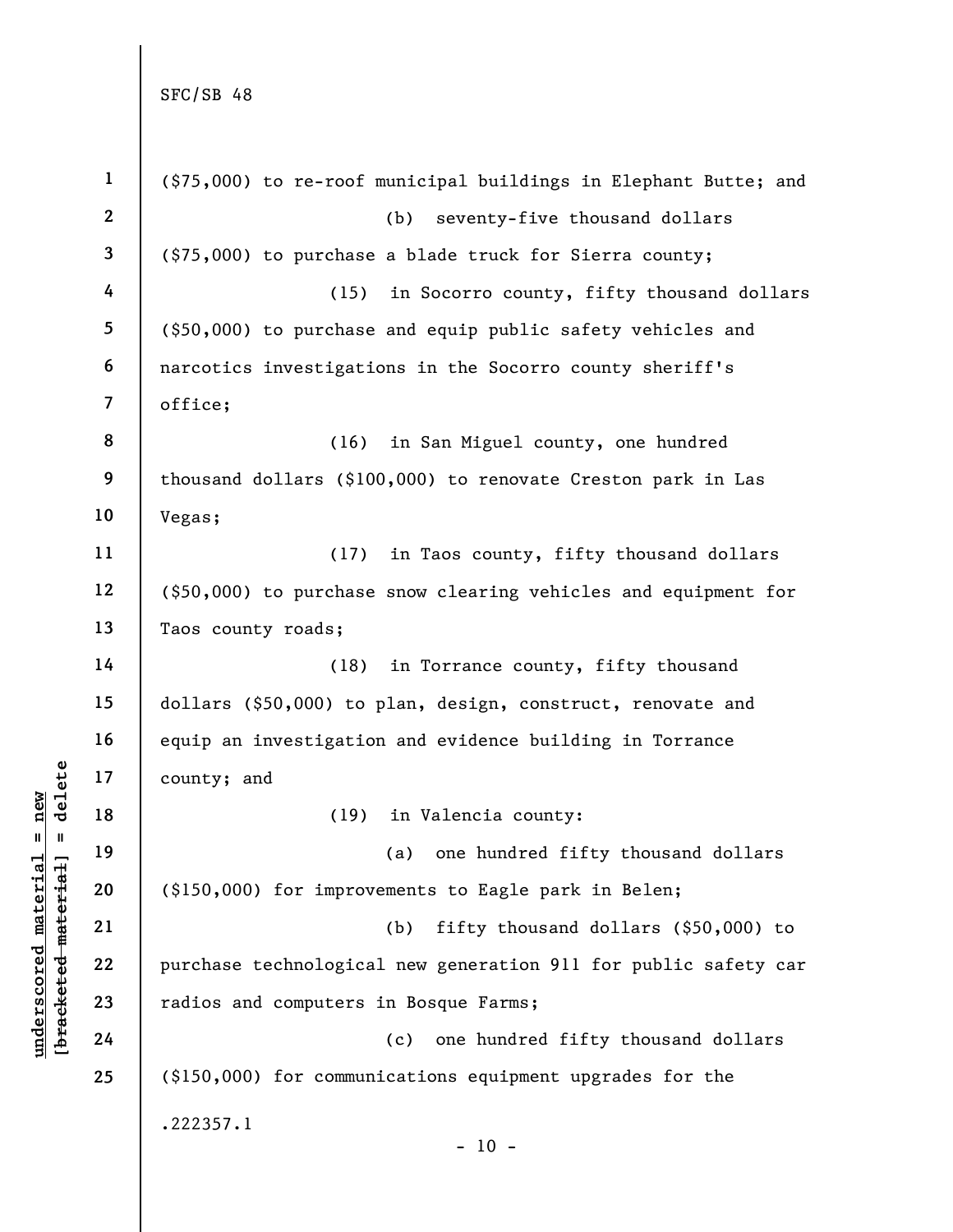underscored material material material and<br>  $\begin{array}{c|c|c|c} \hline \text{u} & \text{u} & \text{u} & \text{u} \end{array}$  the fund; and<br>  $\begin{array}{c|c} \text{u} & \text{u} & \text{u} \end{array}$  is the fundroof represention plan for the<br>  $\begin{array}{c|c} \text{u} & \text{u} & \text{u} \end{array}$  and 1 2 3 4 5 6 7 8 9 10 11 12 13 14 15 16 17 18 19 20 21 22 23 24 25 Valencia county sheriff's office; and (d) fifty thousand dollars (\$50,000) for body cameras for Valencia county sheriff's deputies; and E. to the state personnel office, two hundred thousand dollars (\$200,000) is appropriated for training on the provisions of the federal Indian Child Welfare Act of 1978. SECTION 4. COMMERCE AND INDUSTRY FISCAL YEAR 2022 APPROPRIATIONS.--The appropriations in this section are from the general fund for the following agencies for expenditure in fiscal years 2022 and 2023 for the purposes specified and, unless otherwise indicated, the unexpended or unencumbered balance of an appropriation in this section at the end of fiscal year 2023 shall revert to the general fund: A. to the economic development department: (1) fifty thousand dollars (\$50,000) to the outdoor equity grant program fund to carry out the purposes of the fund; and (2) fifty thousand dollars (\$50,000) for the New Mexico outdoor recreation division to develop an outdoor recreation plan for the Rio Grande trail; B. to the office of superintendent of insurance, three hundred fifty thousand dollars (\$350,000) to contract with consultants and hire staff to conduct research related to the possible adoption of the Health Security Act, including costs, quality of delivered care and administrative .222357.1

- 11 -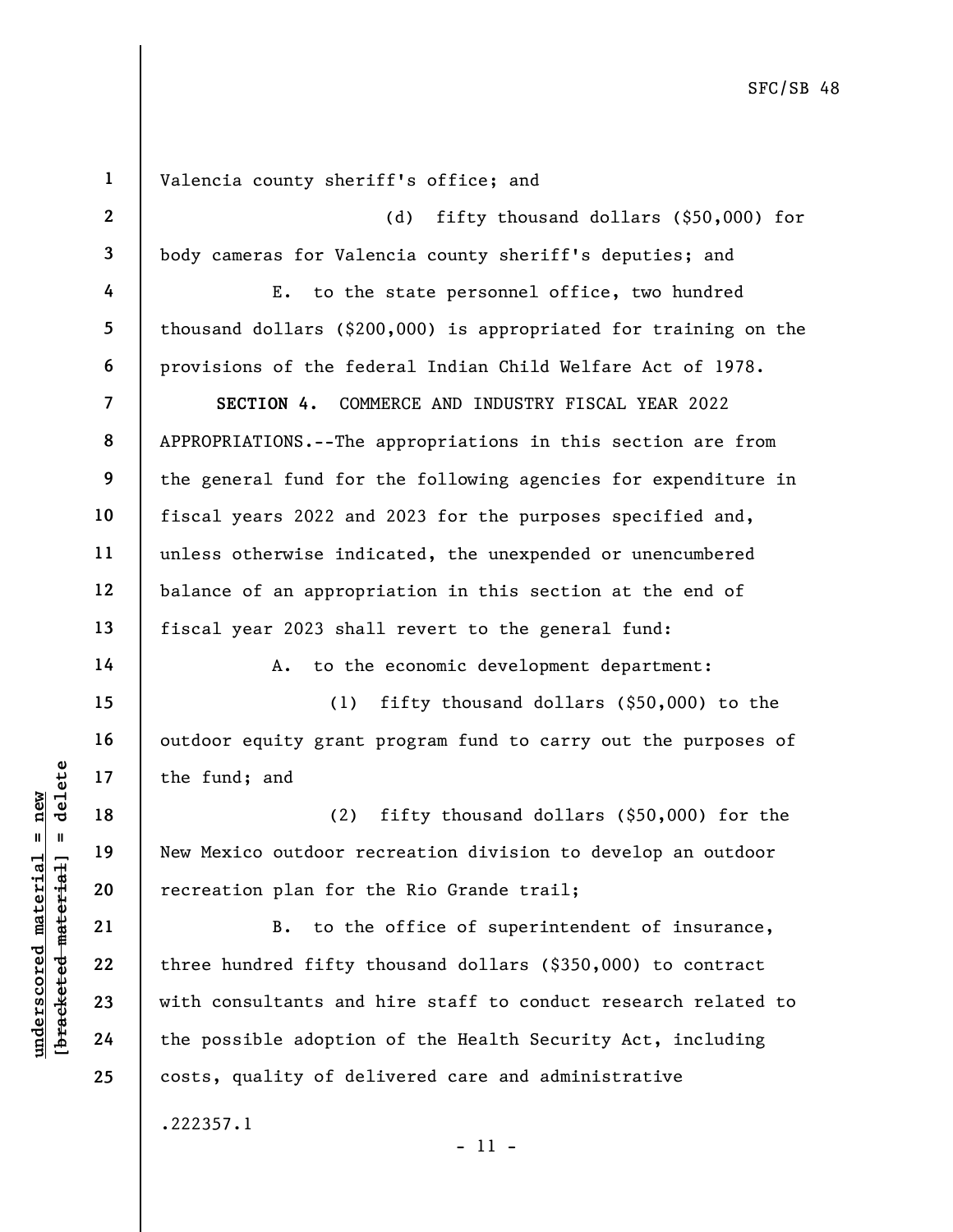1 requirements; and

underscored material material and the state; a<br>
weight a new form is to the state; a<br>
weight a new pairs in the state; a<br>
weight a new pairs in the state; a<br>
21<br>
22<br>
23<br>
24<br>
24<br>
B. to the 2 3 4 5 6 7 8 9 10 11 12 13 14 15 16 17 18 19 20 21 22 23 24 25 C. to the regulation and licensing department, one hundred thousand dollars (\$100,000) for the financial institutions division to evaluate licensing, examination and enforcement rules and practices and make recommendations to improve and implement consumer protections and effective oversight of nondepository financial institutions and licenses under the New Mexico Small Loan Act of 1955, including expanded audit procedures and anti-evasion compliance strategies. SECTION 5. AGRICULTURE, ENERGY AND NATURAL RESOURCES FISCAL YEAR 2022 APPROPRIATIONS.--The appropriations in this section are from the general fund for the following agencies for expenditure in fiscal years 2022 and 2023 for the purposes specified and, unless otherwise indicated, the unexpended or unencumbered balance of an appropriation in this section at the end of fiscal year 2023 shall revert to the general fund: A. to the cultural affairs department: (1) one hundred thousand dollars (\$100,000) for historic land research to determine culturally significant sites in the state; and (2) for the historic preservation division, one hundred thousand dollars (\$100,000) for restoration of the historic Tijeras church; and B. to the state parks division of the energy, minerals and natural resources department:

.222357.1

 $- 12 -$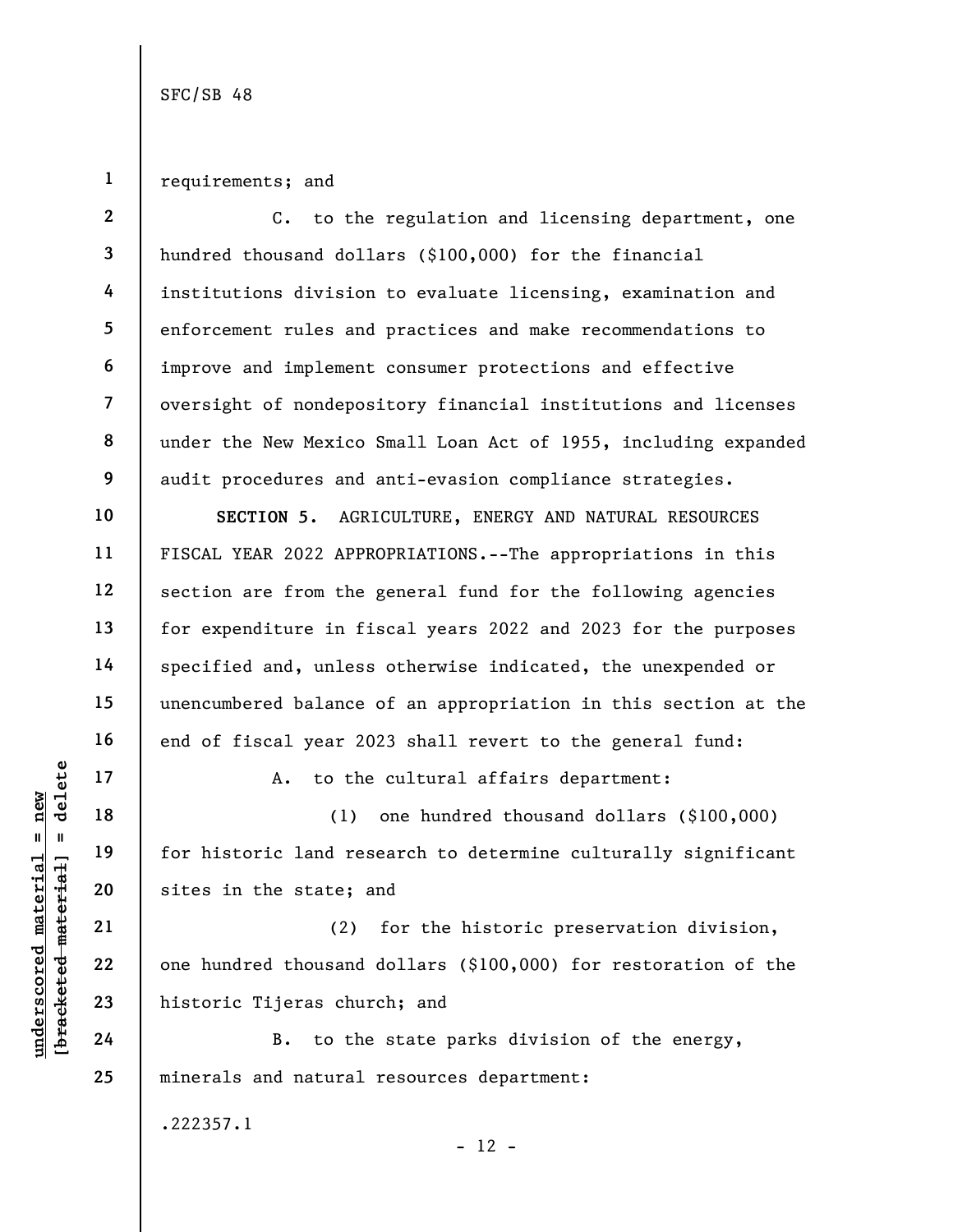1 3 4 5 (1) one hundred thousand dollars (\$100,000) to renovate trails, pathways and exhibits to ensure that Living Desert zoo and gardens state park meets federal Americans with Disabilities Act of 1990 and United States department of agriculture requirements; and

(2) one hundred thousand dollars (\$100,000) for structural and other improvements needed to renovate or replace visitor center exhibits and trails and to construct storage for artifacts and collections, including upgrades to the visitor center and ranch house, at Oliver Lee memorial state park.

SECTION 6. HEALTH, HOSPITALS AND HUMAN SERVICES FISCAL YEAR 2022 APPROPRIATIONS.--The appropriations in this section are from the general fund for the following agencies for expenditure in fiscal years 2022 and 2023 for the purposes specified and, unless otherwise indicated, the unexpended or unencumbered balance of an appropriation in this section at the end of fiscal year 2023 shall revert to the general fund:

A. to the office on African American affairs, fifty thousand dollars (\$50,000) for the women's leadership program;

B. to the Indian affairs department:

underscored material = new [bracketed material] = delete (1) fifty thousand dollars (\$50,000) to support special projects on the indigenous wisdom curriculum for Native American students;

(2) one hundred forty thousand dollars

 $- 13 -$ 

2

6

7

8

9

10

11

12

13

14

15

16

17

18

19

20

21

22

23

24

25

.222357.1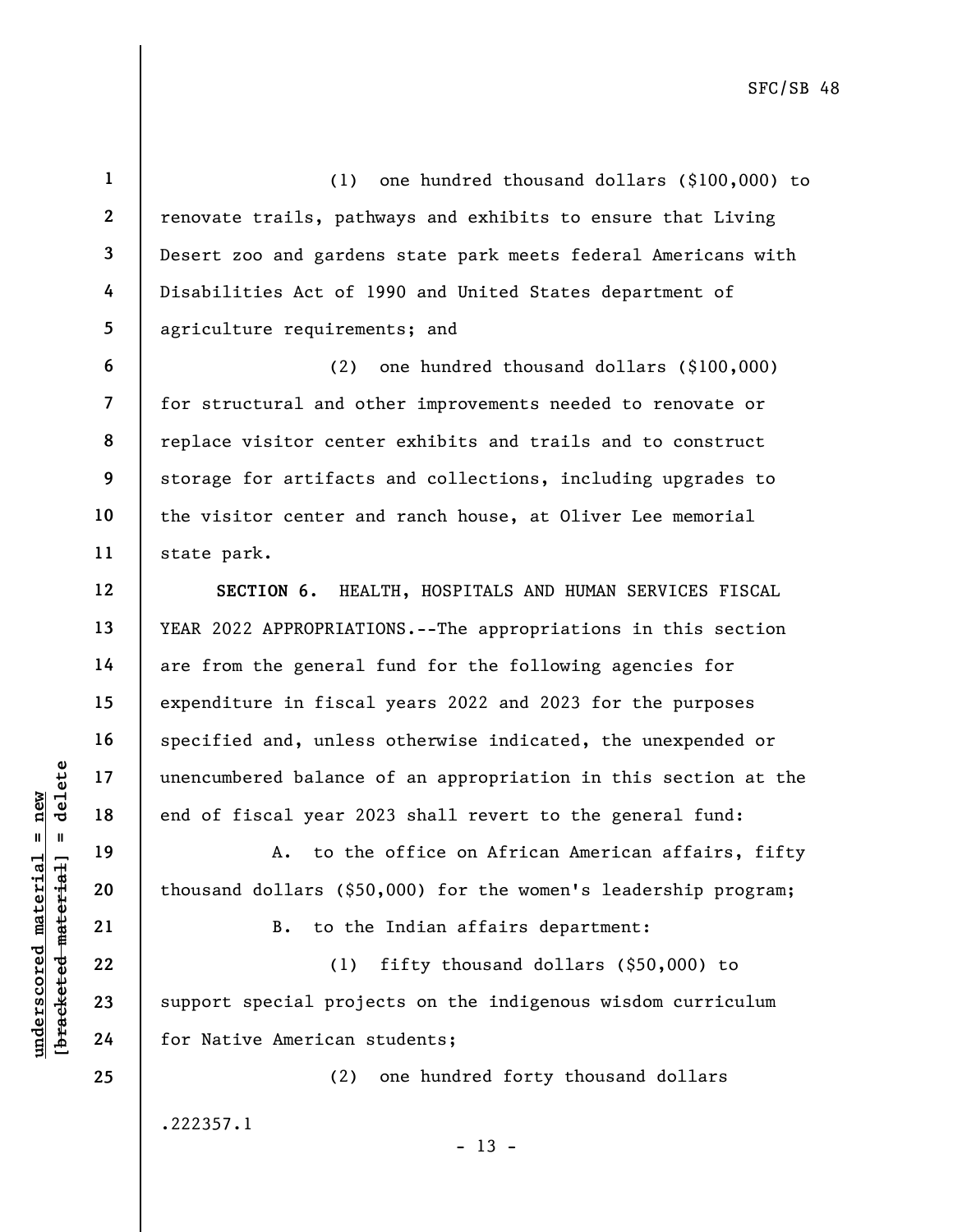$\frac{\text{underscored material = new}}{\text{b*aeeketed-material}}$  = delete

| $\mathbf{1}$     | $(\$140,000)$ for the Pueblo of Jemez to acquire a dumpster truck |
|------------------|-------------------------------------------------------------------|
| $\boldsymbol{2}$ | and other equipment;                                              |
| $\overline{3}$   | sixty thousand dollars (\$60,000) for the<br>(3)                  |
| 4                | Jicarilla Apache willow creek agriculture construction project;   |
| 5                | fifty thousand dollars (\$50,000) to plan,<br>(4)                 |
| $\boldsymbol{6}$ | design and construct a Mescalero veterans' memorial; and          |
| $\overline{7}$   | fifty thousand dollars (\$50,000) for<br>(5)                      |
| 8                | leadership and education programs for Native American youth;      |
| $\boldsymbol{9}$ | C. to the aging and long-term services department,                |
| 10               | fifty thousand dollars (\$50,000) for New-Mexico-grown produce    |
| 11               | for senior center meals programs;                                 |
| 12               | to the human services department:<br>$D$ .                        |
| 13               | one hundred thousand dollars (\$100,000) to<br>(1)                |
| 14               | develop a comprehensive behavioral health plan;                   |
| 15               | one hundred thousand dollars (\$100,000)<br>(2)                   |
| 16               | for the interagency behavioral health purchasing collaborative    |
| 17               | to develop a comprehensive behavioral health plan;                |
| 18               | fifty thousand dollars (\$50,000) for a<br>(3)                    |
| 19               | homeless shelter and community mental health center in Santa Fe   |
| 20               | in Santa Fe county; and                                           |
| 21               | fifty thousand dollars (\$50,000) for rural<br>(4)                |
| 22               | outreach to persons with substance use disorder and co-           |
| 23               | occurring disorders, as well as outreach to the homeless          |
| 24               | through evidence-based peer support using peer-driven services,   |
| 25               | in Taos county;                                                   |
|                  | .222357.1<br>$-14 -$                                              |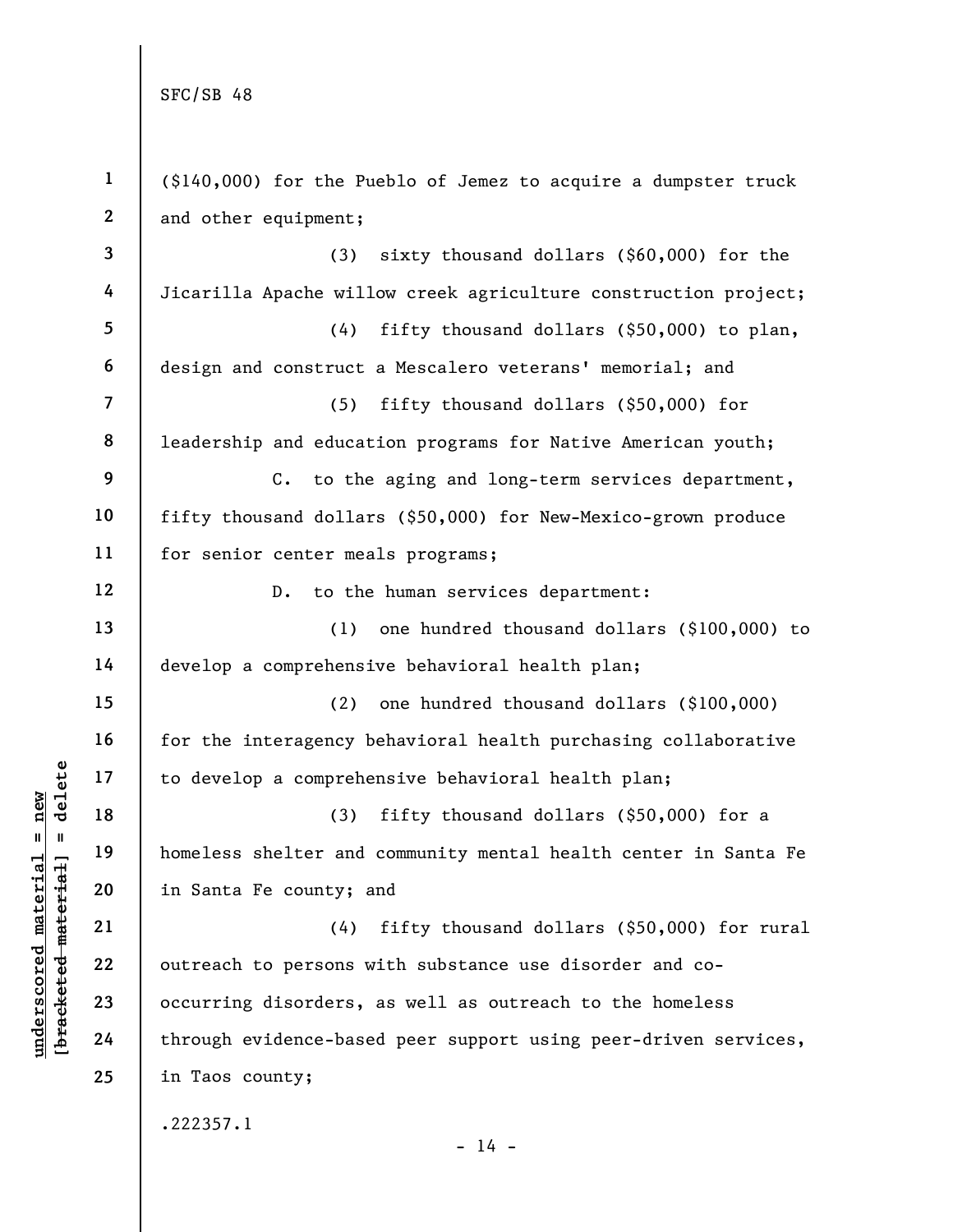|                                              | $\mathbf{1}$   | to the department of health:<br>Ε.                              |
|----------------------------------------------|----------------|-----------------------------------------------------------------|
|                                              | $\mathbf{2}$   | one hundred thousand dollars (\$100,000)<br>(1)                 |
|                                              | 3              | for the center for health innovation;                           |
|                                              | 4              | (2)<br>fifty thousand dollars (\$50,000) to match               |
|                                              | 5              | federal funds to expand the senior farmers' market nutrition    |
|                                              | 6              | program;                                                        |
|                                              | $\overline{7}$ | (3)<br>fifty thousand dollars $(\$50,000)$ for                  |
|                                              | 8              | social worker recruitment;                                      |
|                                              | 9              | (4)<br>five hundred thousand dollars (\$500,000)                |
|                                              | 10             | to expand services for education, prevention and treatment of   |
|                                              | 11             | sexually transmitted infections and human immunodeficiency      |
|                                              | 12             | virus and to expand access to reproductive health care and      |
|                                              | 13             | pregnancy services;                                             |
|                                              | 14             | fifty thousand dollars (\$50,000) for the<br>(5)                |
|                                              | 15             | office of school and adolescent health for the generation       |
|                                              | 16             | justice program that provides youth development in leadership   |
| delete                                       | 17             | skills and media production;                                    |
| new                                          | 18             | fifty thousand dollars (\$50,000) for local<br>(6)              |
| II.<br>$\mathbf{I}$                          | 19             | health councils statewide;                                      |
|                                              | 20             | one hundred fifty thousand dollars<br>(7)                       |
|                                              | 21             | (\$150,000) for a statewide dance program in public schools for |
| [ <del>brack</del> ete <del>d material</del> | 22             | low-income, at-risk students;                                   |
| underscored material                         | 23             | (8)<br>two hundred thousand dollars (\$200,000)                 |
|                                              | 24             | for medical equipment at San Juan regional medical center; and  |
|                                              | 25             | fifty thousand dollars (\$50,000) to fund<br>(9)                |
|                                              |                | .222357.1<br>$-15 -$                                            |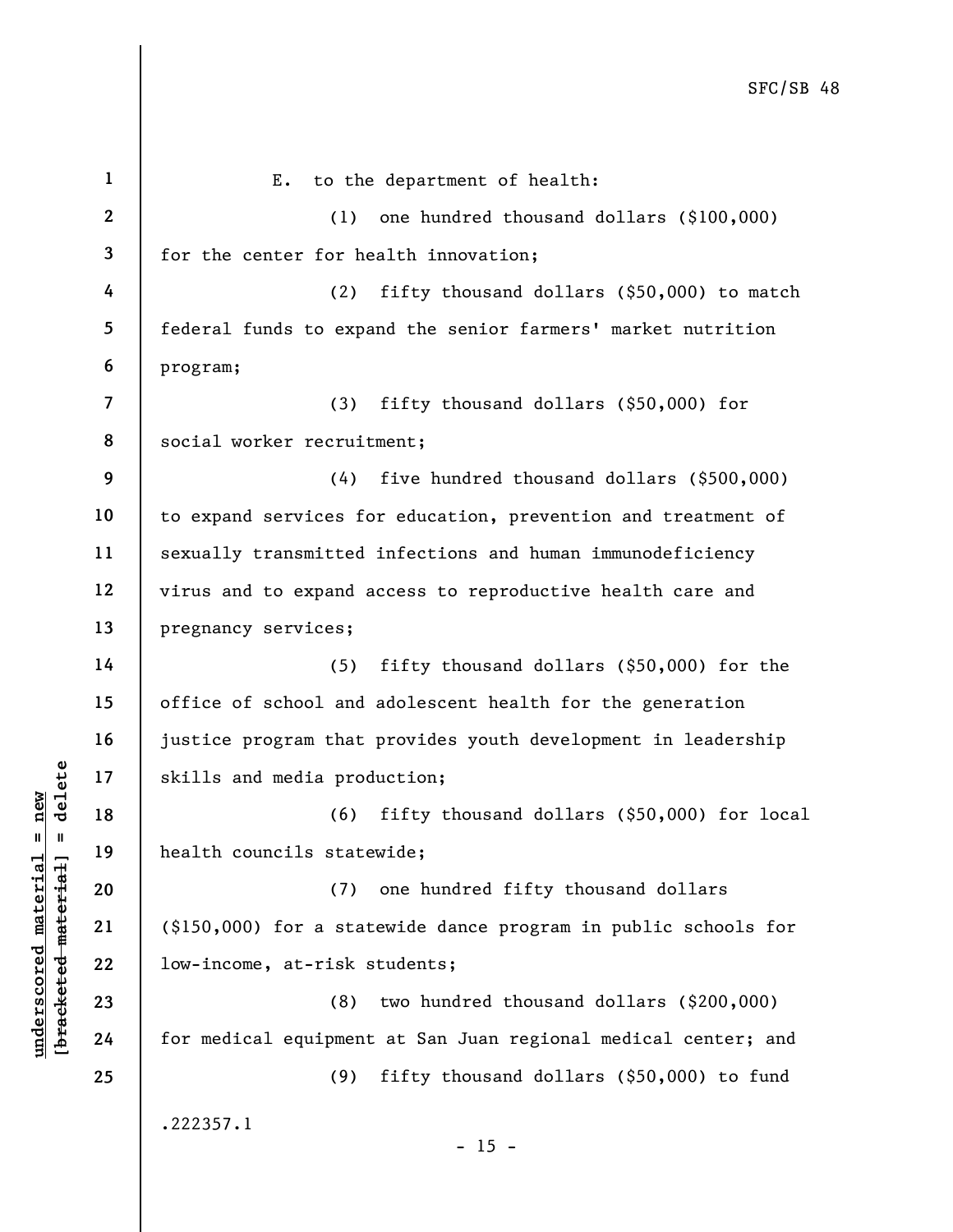underscored material = new [bracketed material] = delete 1 2 3 4 5 6 7 8 9 10 11 12 13 14 15 16 17 18 19 20 21 22 23 24 25 the Sandoval county health council; F. to the department of environment: (1) three hundred thousand dollars (\$300,000) to protect public health from exposure to per- and polyfluoroalkyl chemicals; and (2) fifty thousand dollars (\$50,000) for water system improvements for the Canon mutual domestic water consumers and sewage works association; G. to the veterans' services department: (1) fifty thousand dollars (\$50,000) to provide transportation to medical appointments for veterans; and (2) one hundred thousand dollars (\$100,000) to provide services for veterans experiencing homelessness and for suicide prevention; and H. to the children, youth and families department: (1) fifty thousand dollars (\$50,000) for marketing and promotion of youth mentoring programs in southeastern New Mexico; (2) fifty thousand dollars (\$50,000) to contract for the provision of domestic violence shelter services in Santa Fe county; and (3) fifty thousand dollars (\$50,000) to provide services addressing complex needs of children, adults and families impacted by the trauma of sexual or domestic .222357.1  $- 16 -$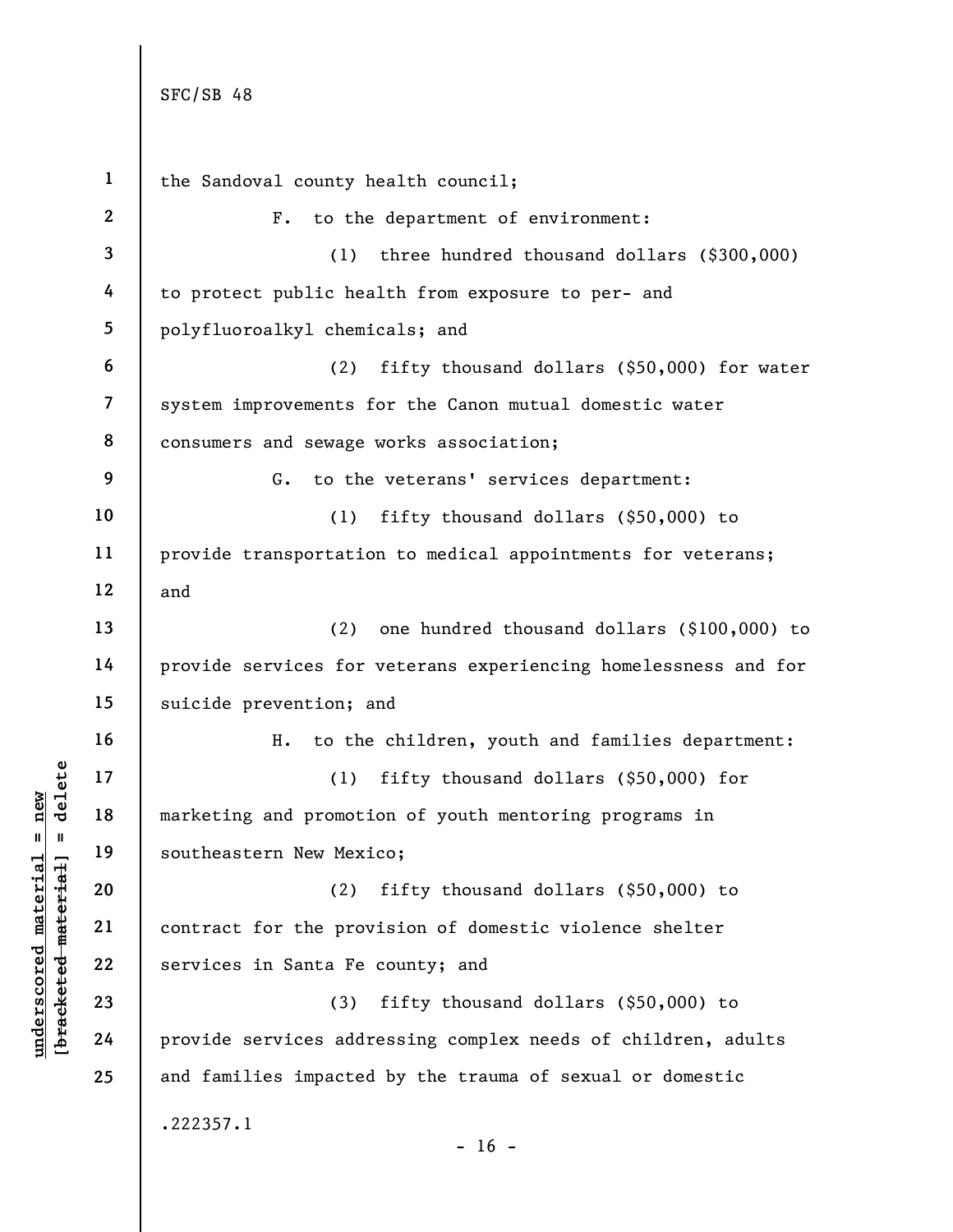1 violence in Taos county.

|                            | $\mathbf{2}$   | SECTION 7. PUBLIC SAFETY FISCAL YEAR 2022                          |
|----------------------------|----------------|--------------------------------------------------------------------|
|                            | $\mathbf{3}$   | APPROPRIATIONS.--The following amounts are appropriated from       |
|                            | 4              | the general fund to the crime victims reparation commission for    |
|                            | 5              | expenditure in fiscal years 2022 and 2023 for the following        |
|                            | 6              | projects and, unless otherwise indicated, the unexpended or        |
|                            | $\overline{7}$ | unencumbered balance of an appropriation in this section at the    |
|                            | 8              | end of fiscal year 2023 shall revert to the general fund:          |
|                            | 9              | fifty thousand dollars (\$50,000) to provide<br>Α.                 |
|                            | 10             | civil legal services to children with guardianship issues;         |
|                            | 11             | one hundred thousand dollars (\$100,000) to<br>$B$ .               |
|                            | 12             | coordinate revisions to the Family Violence Protection Act and     |
|                            | 13             | to provide services to victims of violent crime; and               |
|                            | 14             | fifty thousand dollars (\$50,000) to provide for<br>$\mathsf{C}$ . |
|                            | 15             | sexual assault service providers.                                  |
|                            | 16             | SECTION 8. OTHER EDUCATION FISCAL YEAR 2022                        |
| delete                     | 17             | APPROPRIATIONS.--The following amounts are appropriated from       |
| new                        | 18             | the general fund to the public education department for            |
| II<br>- II                 | 19             | expenditure in fiscal years 2022 and 2023 for the following        |
| material<br>$_{\rm{flat}}$ | 20             | projects and, unless otherwise indicated, the unexpended or        |
| mater                      | 21             | unencumbered balance of an appropriation in this section at the    |
|                            | 22             | end of fiscal year 2023 shall revert to the general fund:          |
| bracketed                  | 23             | fifty thousand dollars (\$50,000) for school-<br>A.                |
| $\bm{{\rm underscore}}$    | 24             | based inclusion programs to foster one-to-one friendships          |

between students with and without intellectual and

- 17 -

.222357.1

25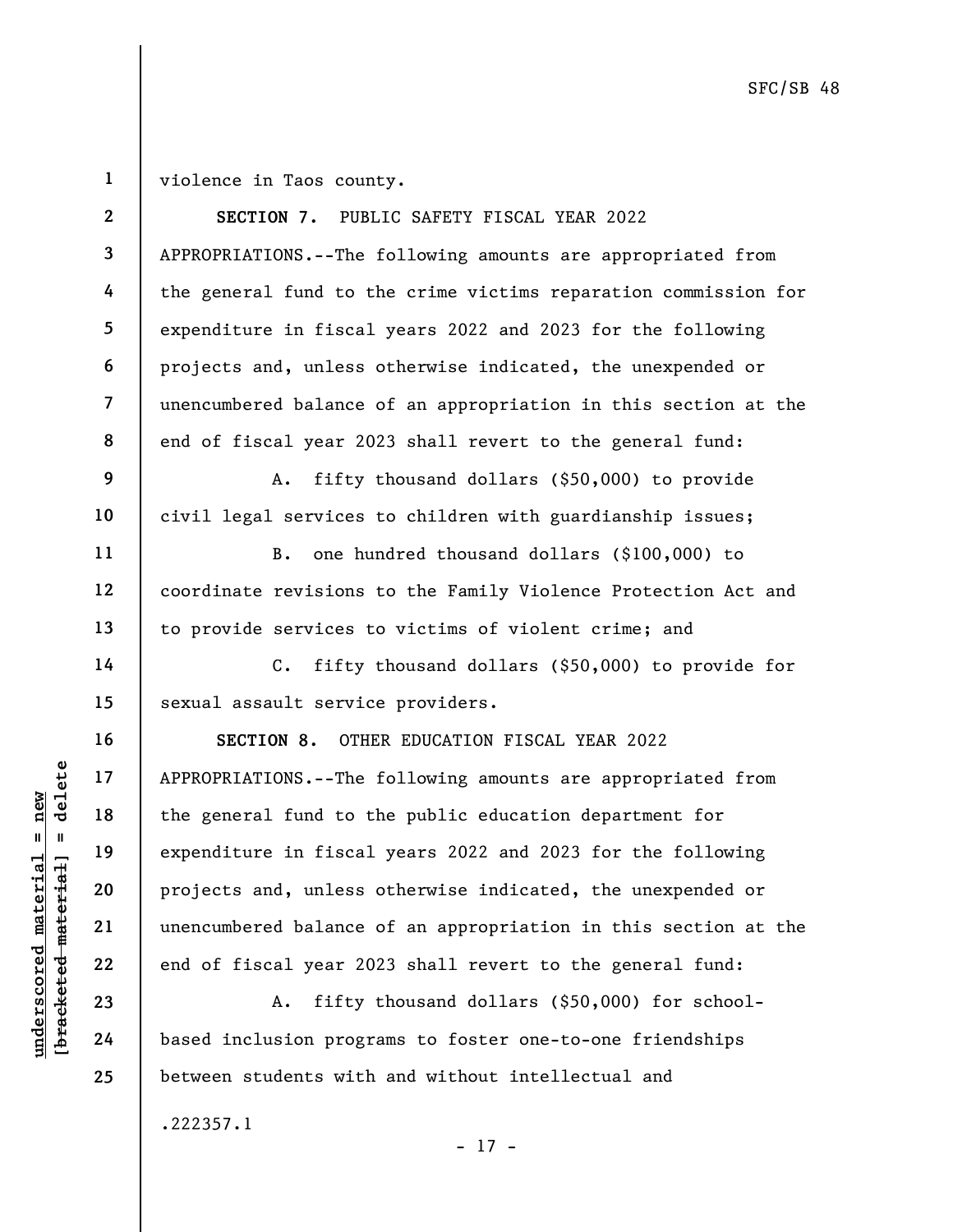underscore material material state of the material of the material of the material of the shall revert to the g<br>definition in the shall revert to the g<br>and shall revert to the g<br>and shall revert to the g<br>and shall revert t 1 2 3 4 5 6 7 8 9 10 11 12 13 14 15 16 17 18 19 20 21 22 23 24 25 developmental disabilities; B. fifty thousand dollars (\$50,000) for the expansion of the statewide media literacy program; C. one hundred thousand dollars (\$100,000) to contract with a nonprofit youth development program dedicated to helping young people graduate from high school; D. fifty thousand dollars (\$50,000) to purchase a school activities bus for the Animas public school district; and E. three hundred thousand dollars (\$300,000) for career technical education programs at the Rio Rancho public school district. SECTION 9. HIGHER EDUCATION FISCAL YEAR 2022 APPROPRIATIONS.-- A. The appropriations in this section are from the general fund for the following agencies for expenditure in fiscal years 2022 and 2023 for the purposes specified. Unless otherwise indicated, the unexpended or unencumbered balance of an appropriation in this section at the end of fiscal year 2023 shall revert to the general fund. B. To the higher education department, the following amounts are appropriated for the following purposes: (1) fifty thousand dollars (\$50,000) to contract with an accredited provider of adult basic education to award adult general education credentials using a pay-for- .222357.1 - 18 -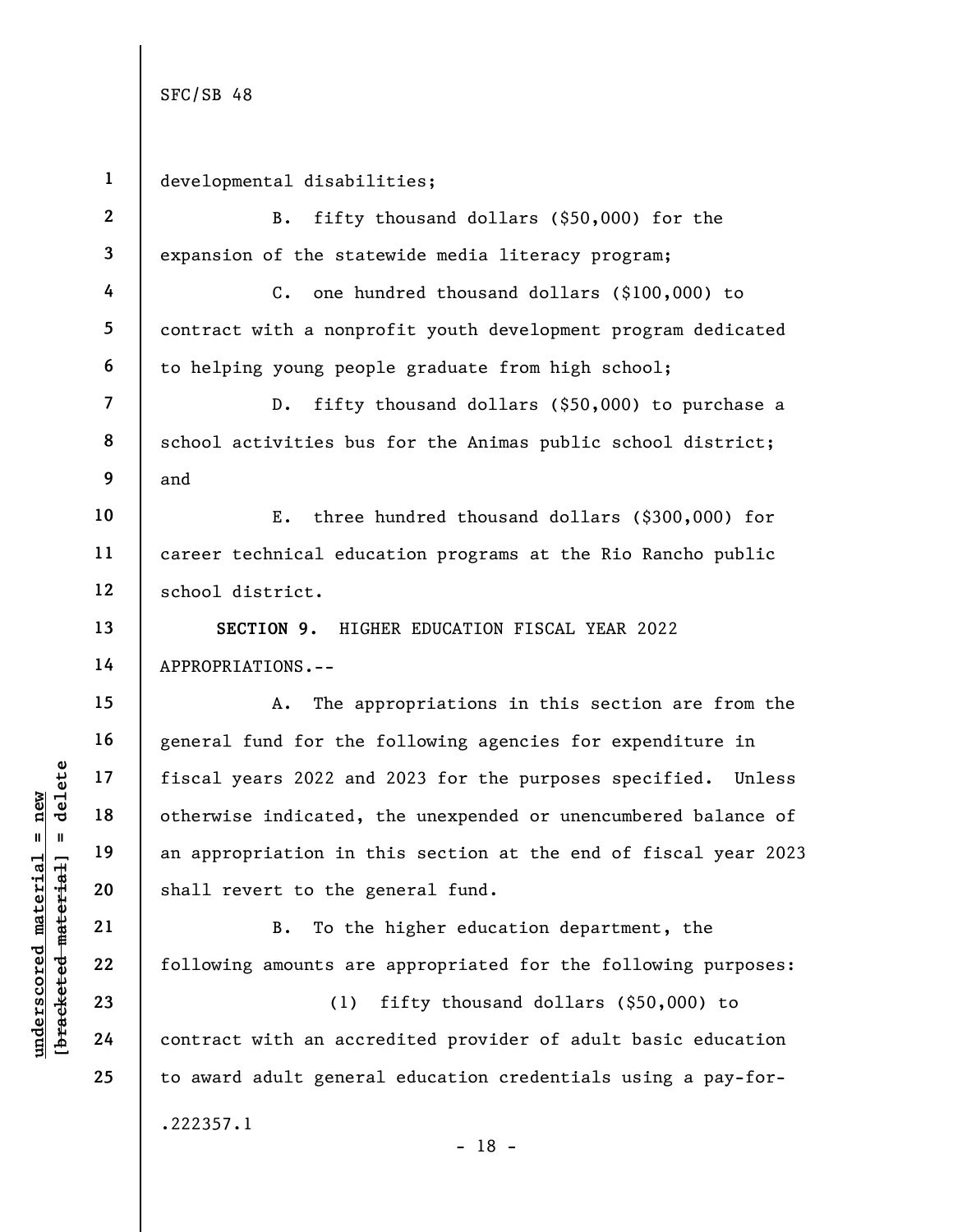under 17<br>
undercriting the chinology, engineeri<br>
underrepresented mind<br>
underrepresented mind<br>
20<br>
underrepresented mind<br>
21<br>
(\$200,000) for the fi<br>
technical assistance<br>
23<br>
24<br>
24 1 2 3 4 5 6 7 8 9 10 11 12 13 14 15 16 17 18 19 20 21 22 23 24 25 completion model for reimbursement; (2) fifty thousand dollars (\$50,000) to contract for services related to adult literacy services and training; (3) fifty thousand dollars (\$50,000) to support the statewide higher education food and housing insecurity survey to provide baseline data for students at public post-secondary educational institutions and tribal colleges; (4) fifty thousand dollars (\$50,000) to enhance transaction capability for the public service law loan repayment program to recruit and train attorneys for the public defender department and district attorneys; (5) for Santa Fe community college: (a) fifty thousand dollars (\$50,000) to contract for the provision of effective project-based science, technology, engineering and mathematics programs for students twelve through eighteen years of age, with a focus on girls and underrepresented minorities in northern New Mexico; and (b) two hundred thousand dollars (\$200,000) for the first born home visiting training and technical assistance model program; (6) for central New Mexico community college: (a) fifty thousand dollars (\$50,000) to provide science, technology, engineering, art and mathematics .222357.1 - 19 -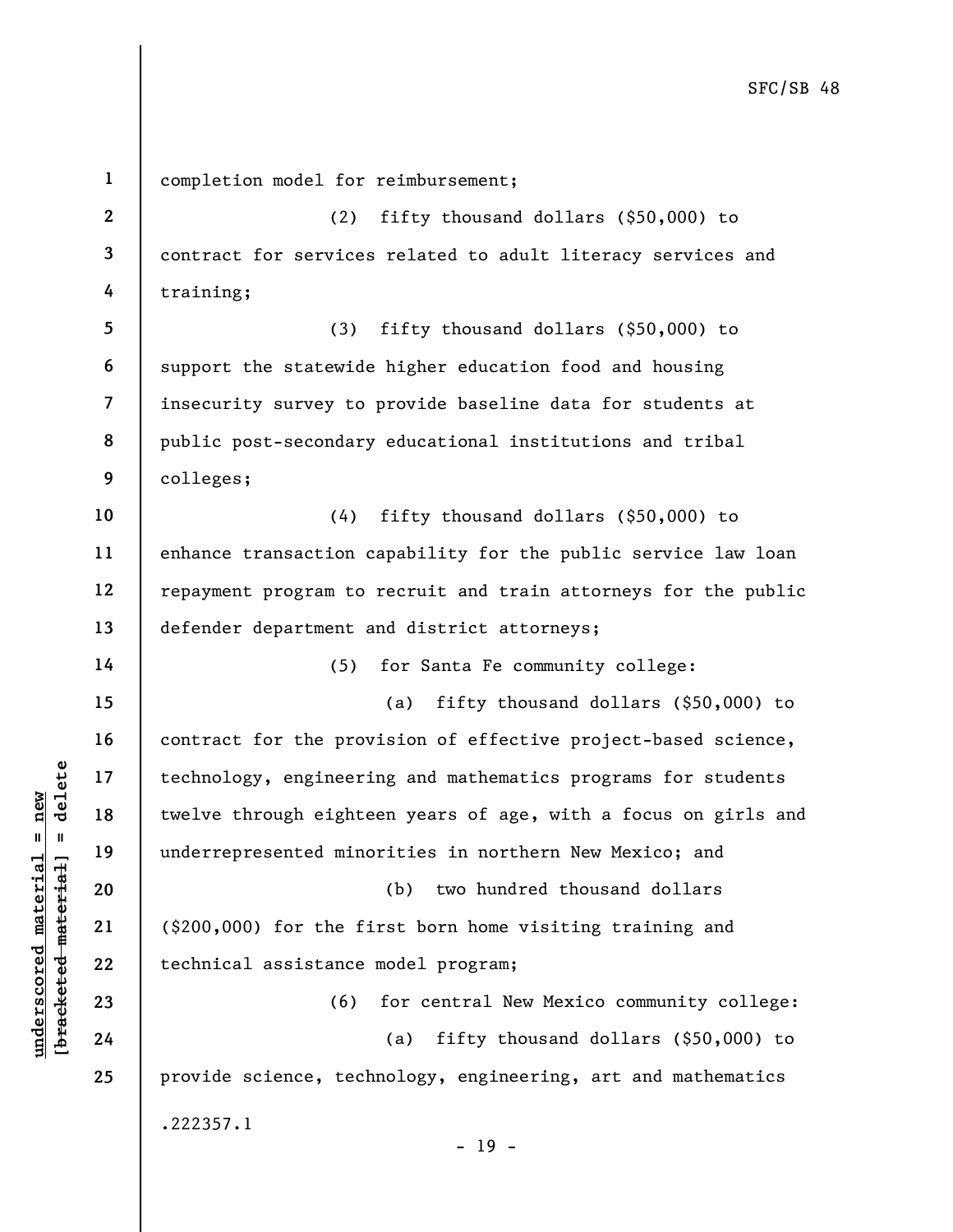| $\mathbf{1}$            | education outreach for young children and educators at a          |
|-------------------------|-------------------------------------------------------------------|
| $\mathbf{2}$            | science center and children's museum in Albuquerque; and          |
| 3                       | fifty thousand dollars (\$50,000) for<br>(b)                      |
| 4                       | a landscape assessment; and                                       |
| 5                       | (7) one hundred thousand dollars (\$100,000)                      |
| 6                       | for New Mexico junior college to purchase and install portable    |
| $\overline{\mathbf{7}}$ | teaching laboratories for welding.                                |
| 8                       | $C_{\bullet}$<br>To the board of regents of the university of New |
| 9                       | Mexico, the following amounts are appropriated for the            |
| 10                      | following purposes:                                               |
| 11                      | fifty thousand dollars $(\$50,000)$ for the<br>(1)                |
| 12                      | bureau of business and economic research to evaluate the fiscal   |
| 13                      | impact on state and local governments of the proposed Santolina   |
| 14                      | development in Bernalillo county;                                 |
| 15                      | fifty thousand dollars (\$50,000) for the<br>(2)                  |
| 16                      | community internship program of Chicana and Chicano studies;      |
| 17                      | (3) one hundred thousand dollars (\$100,000)                      |
| 18                      | for the graduate and professional student association, health     |
| 19                      | science student grant account to support health science student   |
| 20                      | expenses to serve clinical rotations in rural New Mexico;         |
| 21                      | (4)<br>ninety thousand dollars (\$90,000) for                     |
| 22                      | media upgrades at the school of law;                              |
| 23                      | (5)<br>three hundred thousand dollars $(§300,000)$                |
| 24                      | to provide professional assistance devoted to the mental health   |
| 25                      | and physical well-being of student athletes; and                  |
|                         | .222357.1<br>$-20 -$                                              |

 $\frac{\text{underscored material = new}}{\text{b*aeeketed-material}}$  = delete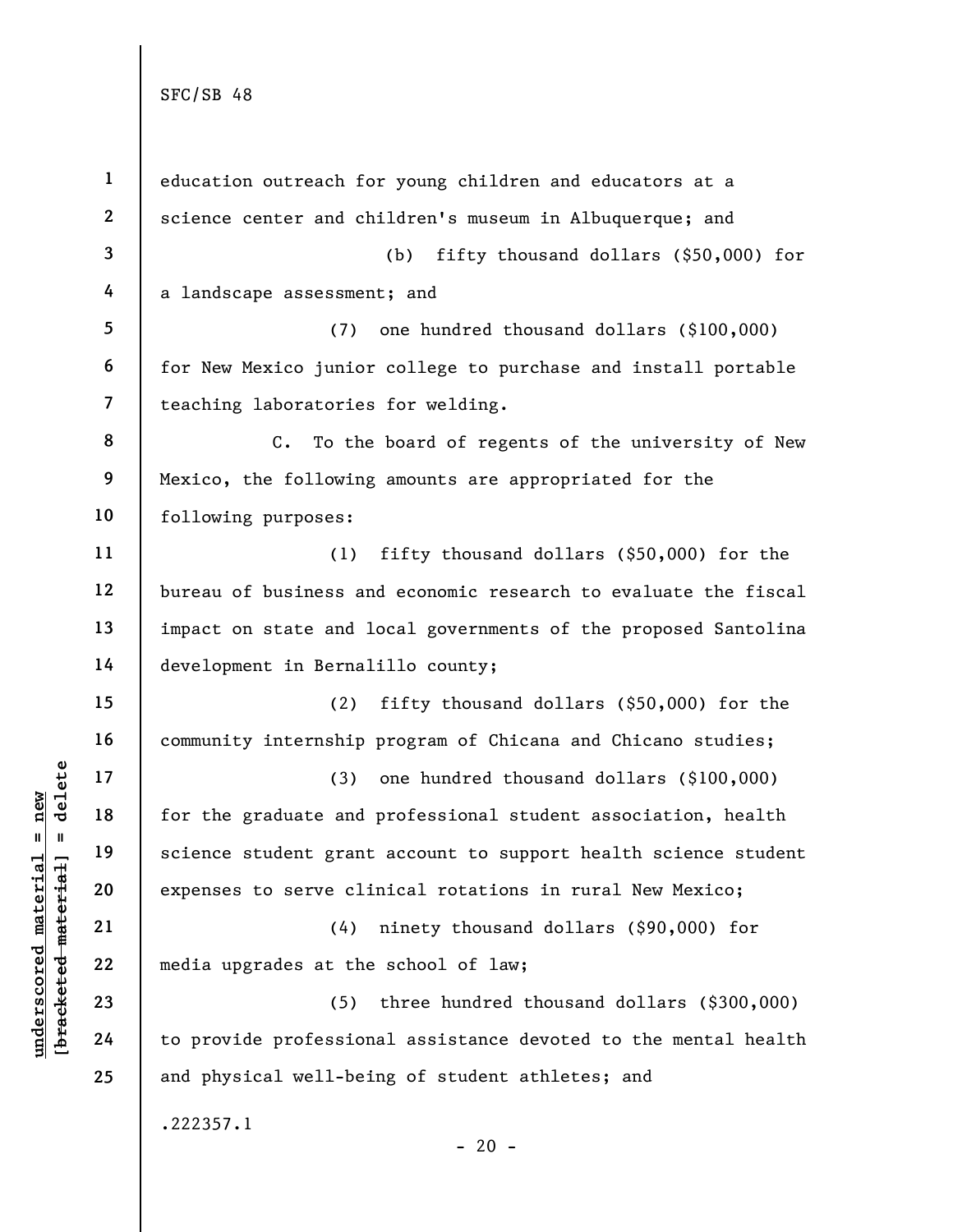underscale material material material material material (4)<br>  $\begin{array}{c|c} \n\text{a} & \text{b} & \text{c} \\
\hline\n\text{a} & \text{d} & \text{d} & \text{e} \\
\text{d} & \text{e} & \text{d} & \text{d} \\
\text{e} & \text{f} & \text{g} & \text{g} \\
\text{h} & \text{g} & \text{h} & \text{h} \\
\text{h} & \text{h} & \text{h} & \text{h} \\
\text{h} & \$ 1 2 3 4 5 6 7 8 9 10 11 12 13 14 15 16 17 18 19 20 21 22 23 24 25 (6) one hundred fifty thousand dollars (\$150,000) for the student mentoring program to provide government training for high school students and minority student services. D. To the board of regents of New Mexico state university, the following amounts are appropriated for the following purposes: (1) fifty thousand dollars (\$50,000) to purchase a pickup truck for the animal and range sciences department to haul livestock to and from the main campus to the college ranch; (2) one hundred thousand dollars (\$100,000) for the campus safety prevention through environmental design campus safety improvements; (3) fifty thousand dollars (\$50,000) to provide professional assistance devoted to the mental health and physical well-being of student athletes; (4) three hundred fifty thousand dollars (\$350,000) for the Anna, age eight institute; (5) two hundred fifty thousand dollars (\$250,000) to purchase and install equipment for the agricultural science center at Farmington; (6) for the New Mexico department of agriculture: (a) fifty thousand dollars (\$50,000) to .222357.1  $-21 -$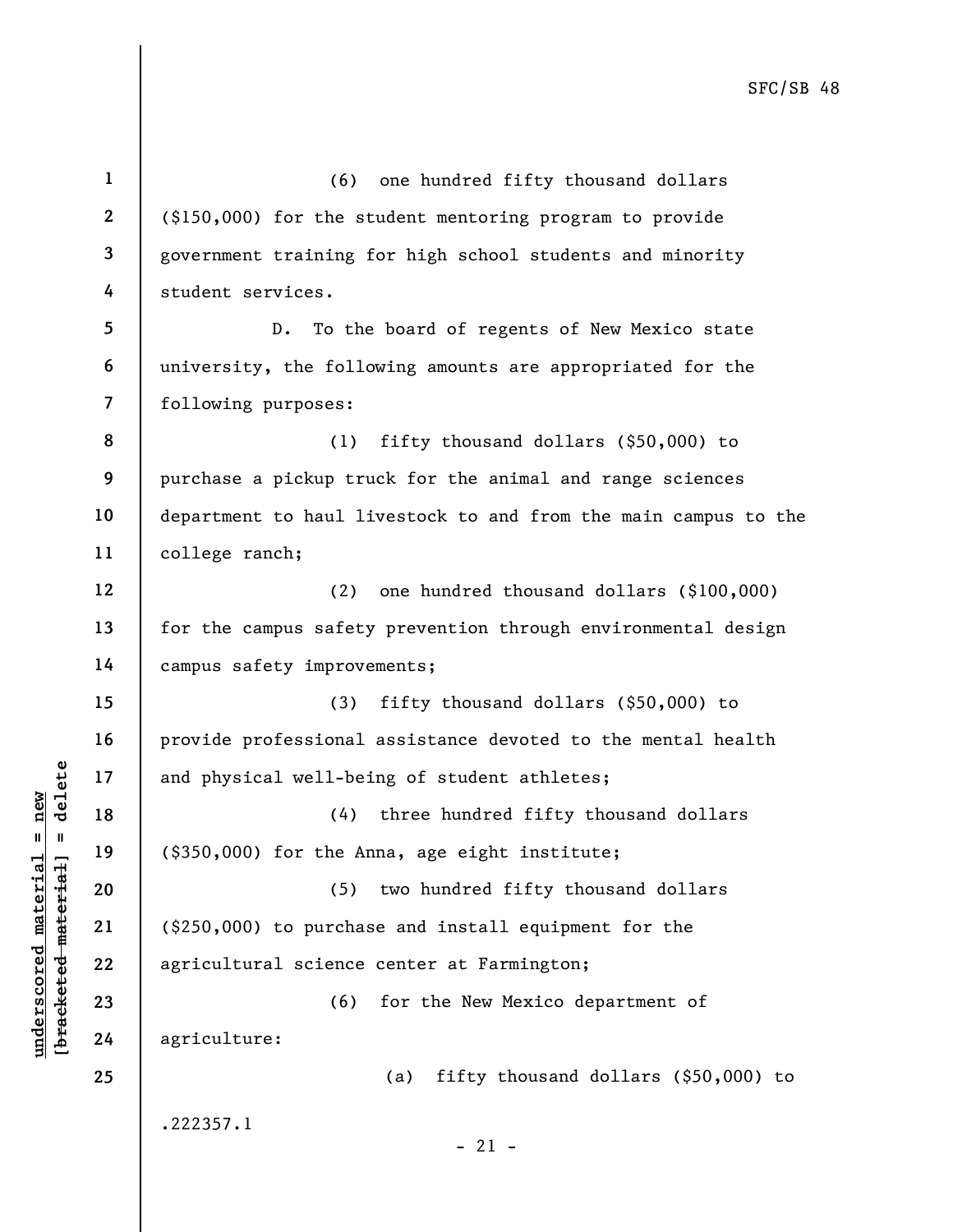understand material material of the Ruidoso branch<br>
and the material of the Ruidoso branch<br>
and the Ruidoso branch<br>
and the Ruidoso branch<br>
21<br>
22<br>
23<br>
24<br>
24<br>
24<br>
22<br>
24<br>
22<br>
24<br>
24<br>
22<br>
24<br>
22<br>
24<br>
22<br>
24<br>
22<br>
24<br>
22<br>
24 1 2 3 4 5 6 7 8 9 10 11 12 13 14 15 16 17 18 19 20 21 22 23 24 25 plan and implement a statewide New Mexico agriculture marketing campaign; (b) fifty thousand dollars (\$50,000) for statewide youth agricultural education programs; and (c) one hundred thousand dollars (\$100,000) to purchase equipment for the western Mora soil and water conservation district; and (7) two hundred fifty thousand dollars (\$250,000) for the agriculture experiment station to purchase and install weather stations throughout the state. E. To the board of regents of New Mexico highlands university, one hundred thousand dollars (\$100,000) is appropriated to provide academic support for student athletes. F. To the board of regents of western New Mexico university, fifty thousand dollars (\$50,000) is appropriated for the indigenous student program. G. To the board of regents of eastern New Mexico university, fifty thousand dollars (\$50,000) is appropriated for the Ruidoso branch campus for the workforce development program. H. To the board of regents of northern New Mexico state school, fifty thousand dollars (\$50,000) is appropriated to create a four-acre small demonstration farm using traditional, sustainable and regenerative agricultural principles and values, the college's acequia program and .222357.1  $- 22 -$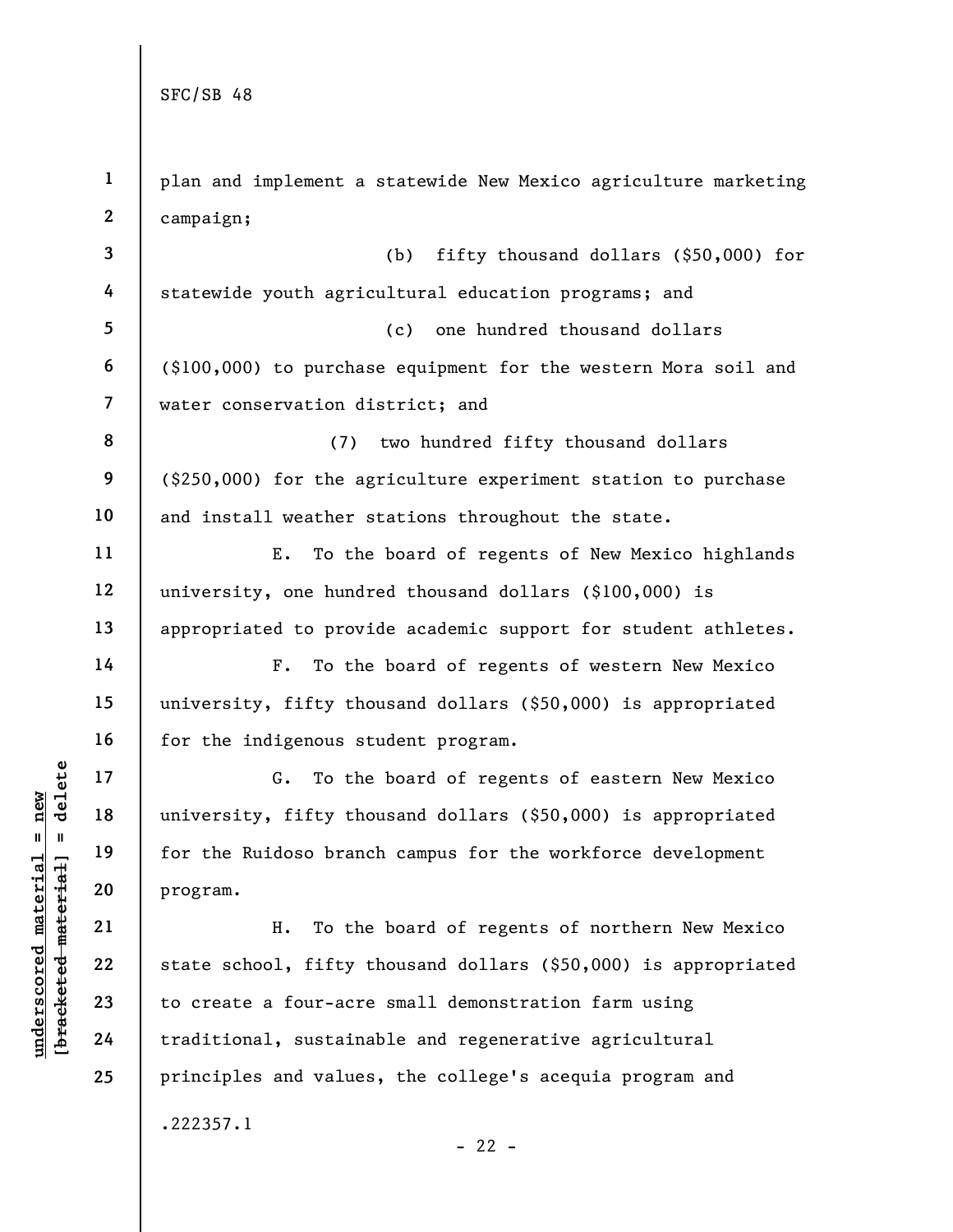1

2

3

4

5

6

7

8

9

10

11

12

13

14

15

16

17

18

19

20

21

22

23

24

25

modernized farming techniques.

SECTION 10. LEGISLATIVE FISCAL YEAR 2023 APPROPRIATION.-- Four hundred thousand dollars (\$400,000) is appropriated from the general fund to the legislative finance committee for expenditure in fiscal year 2023 to contract with a consultant to assess improvement of New Mexico's procurement of health benefits to assure fairness, health improvement and cost effectiveness. Any unexpended or unencumbered balance remaining at the end of fiscal year 2023 shall revert to the general fund.

SECTION 11. JUDICIAL FISCAL YEAR 2023 APPROPRIATIONS.-- The appropriations in this section are from the general fund for the following agencies for expenditure in fiscal year 2023 for the purposes specified and, unless otherwise specified, any unexpended or unencumbered balance remaining at the end of fiscal year 2023 shall revert to the general fund:

A. to the court of appeals, one hundred fifty thousand dollars (\$150,000) to improve and enhance the timely processing of judicial appeals;

underscored material material end of thousand dollars (\$150,000) to the<br>definition of thousand dollars (\$150,000) to be<br>added to employ information<br>dollars (\$150,000) to to the<br>dollars (\$150,000) to to the<br>dollars (\$150,00 B. to the supreme court, one hundred fifty thousand dollars (\$150,000) to purchase equipment for remote trials and to employ information technology staff;

C. to the administrative office of the courts:

(1) fifty thousand dollars (\$50,000) to create an office of family representation and advocacy, contingent on .222357.1

 $- 23 -$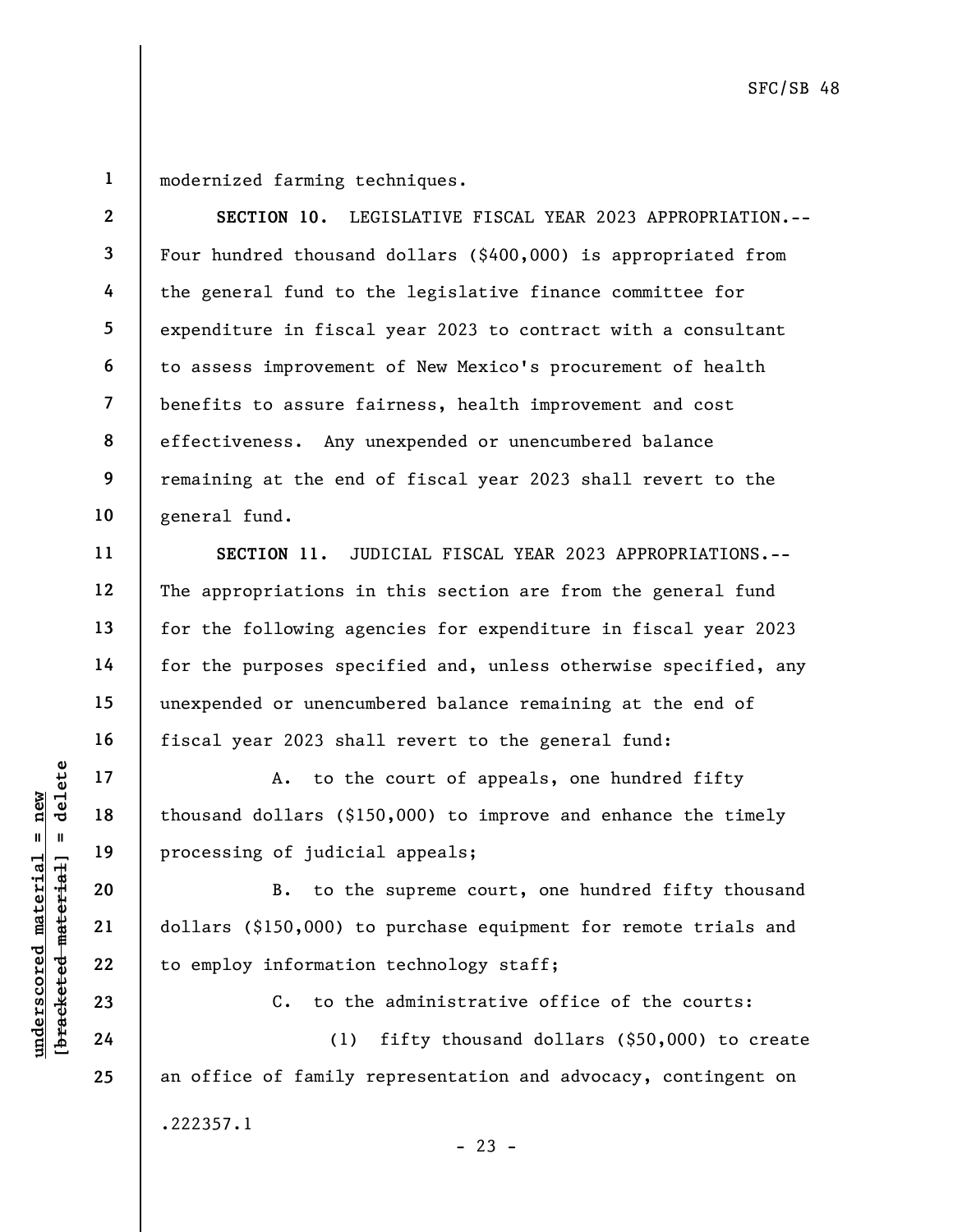|                                  | $\mathbf{1}$            | the enactment of Senate Bill 31, House Bill 46 or similar       |
|----------------------------------|-------------------------|-----------------------------------------------------------------|
|                                  | $\boldsymbol{2}$        | legislation of the second session of the fifty-fifth            |
|                                  | 3                       | legislature;                                                    |
|                                  | 4                       | one hundred thousand dollars (\$100,000)<br>(2)                 |
|                                  | 5                       | for statewide off-site jury hearings; and                       |
|                                  | 6                       | (3)<br>one hundred thousand dollars (\$100,000) to              |
|                                  | $\overline{\mathbf{z}}$ | expand the New Mexico state bar's volunteer attorney pool to    |
|                                  | 8                       | provide legal assistance to low- and moderate-income persons;   |
|                                  | 9                       | to the fifth judicial district attorney:<br>$D$ .               |
|                                  | 10                      | (1)<br>seventy-five thousand dollars (\$75,000) to              |
|                                  | 11                      | provide advocacy for child victims of abuse and neglect and to  |
|                                  | 12                      | provide supervised visitation services;                         |
|                                  | 13                      | (2)<br>fifty thousand dollars $(§50,000)$ to                    |
|                                  | 14                      | contract for transitional housing for victims of domestic       |
|                                  | 15                      | violence; and                                                   |
|                                  | 16                      | one hundred twenty-five thousand dollars<br>(3)                 |
| delete                           | 17                      | (\$125,000) to contract for rape crisis services; and           |
| new                              | 18                      | to the district attorney of the eleventh<br>Ε.                  |
| II<br>Ш                          | 19                      | judicial district, division 1, one hundred twenty-five thousand |
|                                  | 20                      | dollars (\$125,000) for salary and benefits for a full-time     |
| underscored material<br>material | 21                      | attorney.                                                       |
|                                  | 22                      | SECTION 12.<br>GENERAL CONTROL FISCAL YEAR 2023                 |
| [ <del>brack</del> eted          | 23                      | APPROPRIATIONS.--                                               |
|                                  | 24                      | The appropriations in this section are from the<br>Α.           |
|                                  | 25                      | general fund for the following agencies for expenditure in      |
|                                  |                         | .222357.1                                                       |
|                                  |                         | $-24 -$                                                         |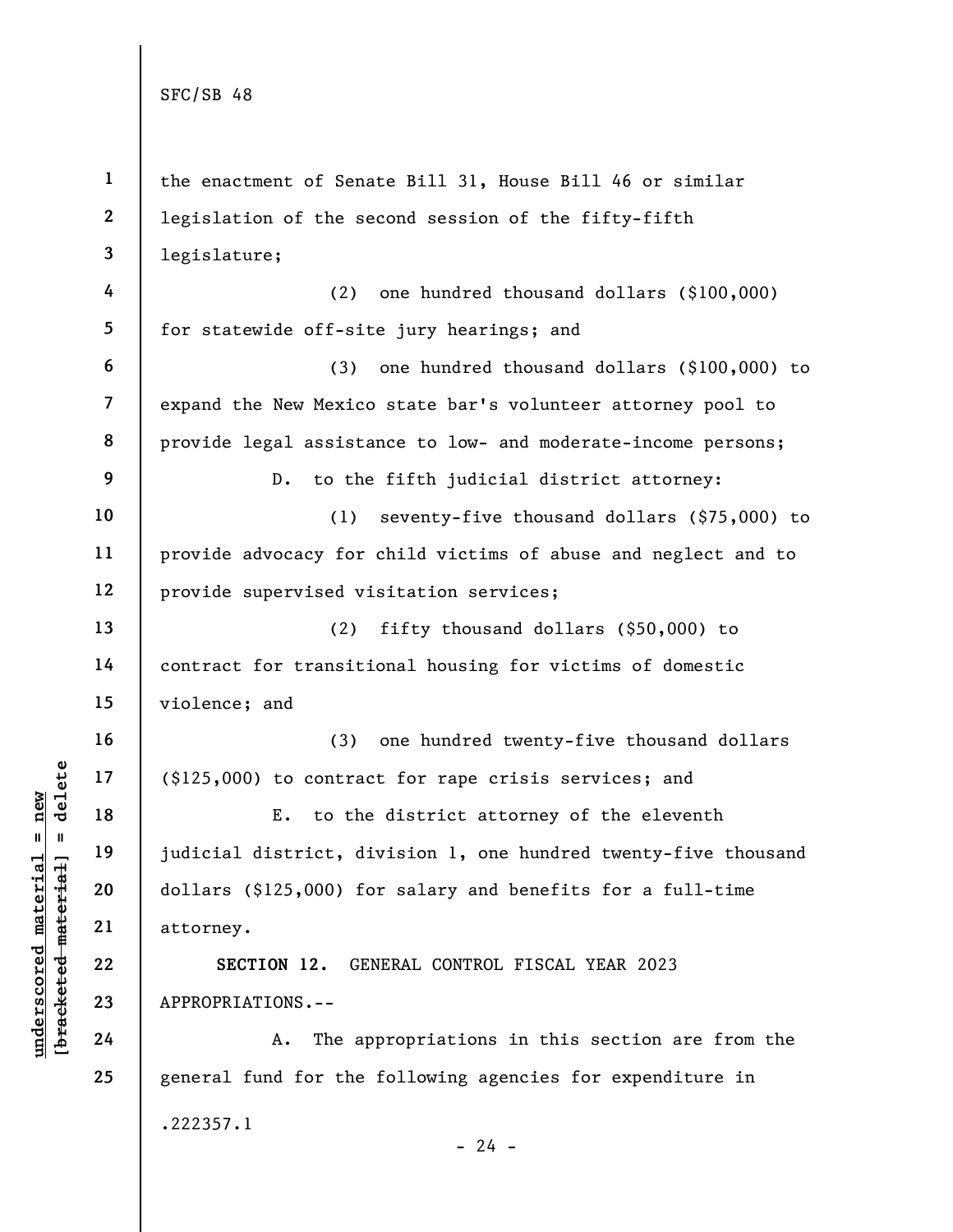understand material material material experience in the following amounts<br>defined a new parameters of the following amounts<br>and purposes:<br>and the following amounts<br>are a new model of the acequia and c<br>defined a coordinate 1 2 3 4 5 6 7 8 9 10 11 12 13 14 15 16 17 18 19 20 21 22 23 24 25 fiscal year 2023 for the purposes specified. Unless otherwise indicated, the unexpended or unencumbered balance of an appropriation in this section at the end of fiscal year 2023 shall revert to the general fund. B. To the acequia and community ditch fund, fifty thousand dollars (\$50,000) is appropriated for the New Mexico department of agriculture to carry out the purposes of the Acequia and Community Ditch Fund Act. C. To the land grant council, fifty thousand dollars (\$50,000) is appropriated to provide youth development program services to land grants-mercedes. D. To the office of the attorney general, one hundred fifty thousand dollars (\$150,000) is appropriated for salary and benefits for a missing indigenous persons specialist, contingent on the enactment of Senate Bill 12 or similar legislation of the second session of the fifty-fifth legislature. E. To the department of finance and administration, the following amounts are appropriated for the following purposes: (1) one hundred thousand dollars (\$100,000) for the acequia and community ditch education program; (2) fifty thousand dollars (\$50,000) to coordinate language access in state government; and (3) one hundred fifty thousand dollars .222357.1  $- 25 -$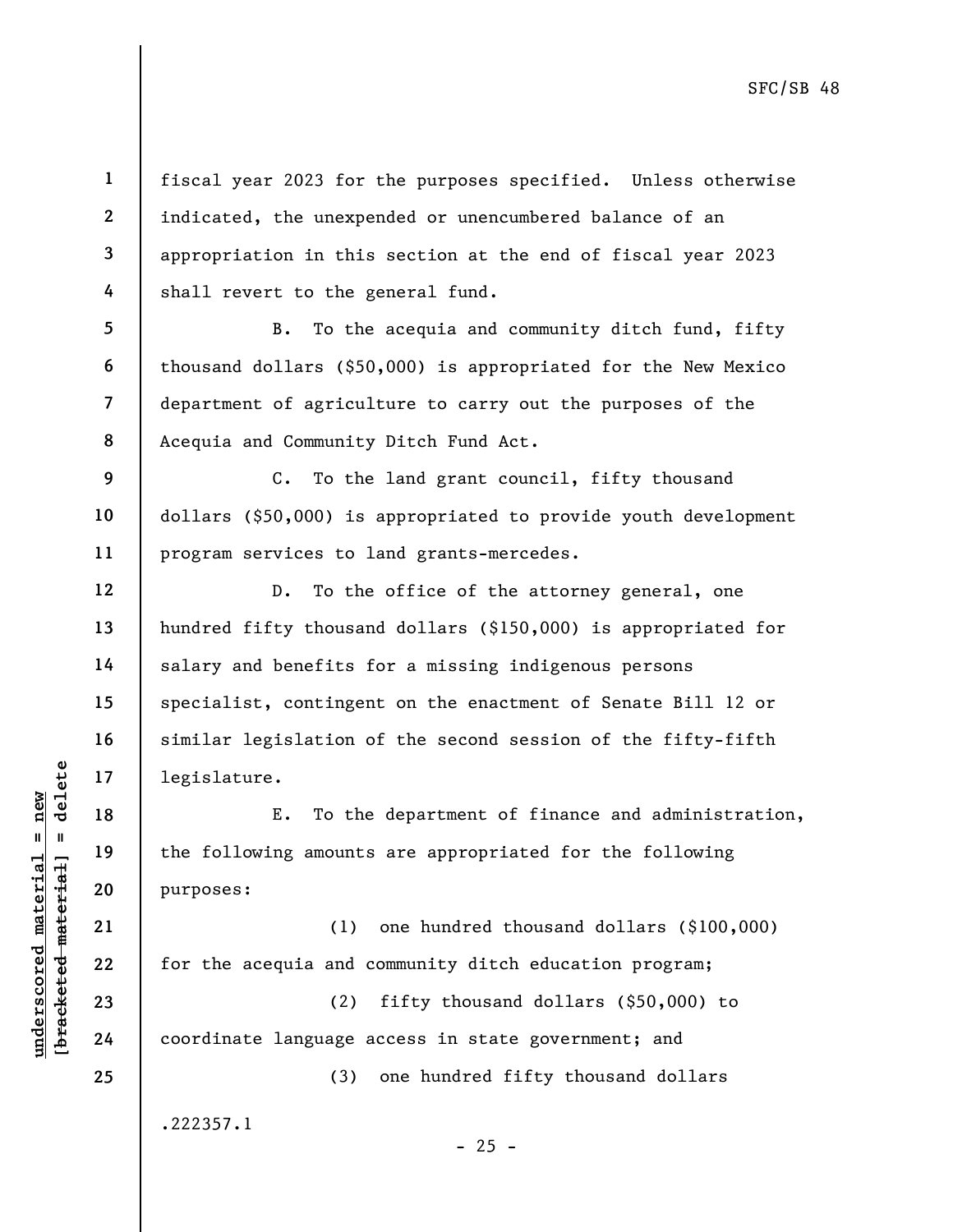5

6

13

14

15

16

17

18

19

20

21

22

23

24

25

1 2 3 4 (\$150,000) to contract with a provider to use the project ECHO model of virtual training and telementoring to train and support attorneys and lay advocates in providing free civil legal services.

7 F. To the local government division of the department of finance and administration, the following amounts are appropriated for the following purposes:

8 9 10 11 12 (1) one hundred thousand dollars (\$100,000) for the north central New Mexico economic development district to hire staff and consultants to provide grant research, grant writing and technical assistance for communities within the district;

(2) in Bernalillo county, fifty thousand dollars (\$50,000) for the Albuquerque department of arts and culture to support coronavirus disease 2019 economic recovery in the culture sector;

underscored material = new [bracketed material] = delete (3) in Dona Ana county, fifty thousand dollars (\$50,000) to contract with a community organization to provide permanent supportive housing to the homeless with disabilities and their families in Las Cruces;

(4) in Grant county, fifty thousand dollars (\$50,000) for a multi-stage bicycle race in Silver City and the surrounding area to promote outdoor recreation and tourism; and

(5) in San Juan county, two hundred twentyfive thousand dollars (\$225,000) for an unarmed de-escalation .222357.1

 $- 26 -$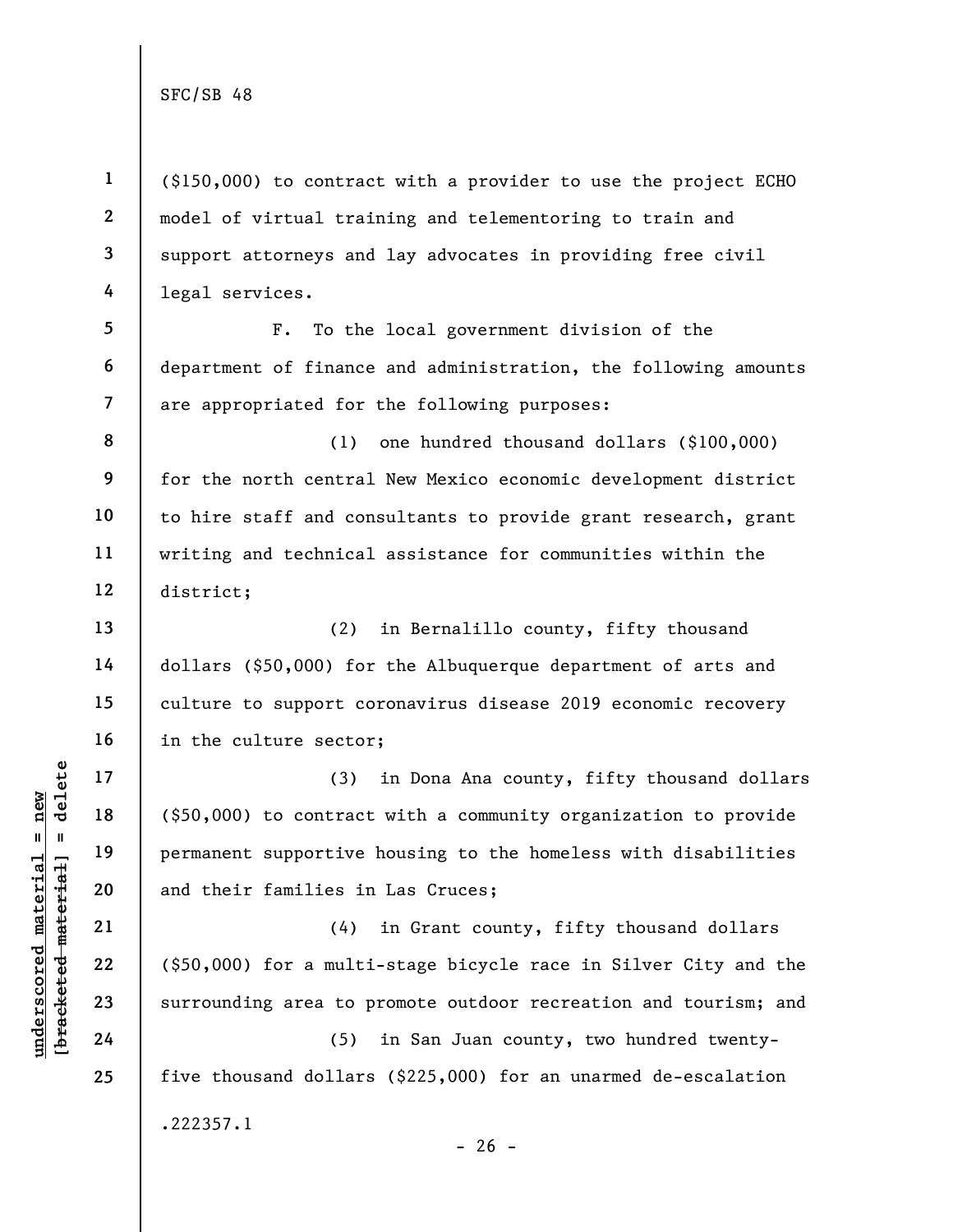1

2

3

4

5

6

7

8

9

10

11

12

13

14

15

16

17

18

19

20

21

22

23

24

25

medical community risk reduction response unit in Farmington.

G. To the state personnel office, fifty thousand dollars (\$50,000) is appropriated to employ a diversity officer, contingent on the enactment of Senate Bill 163, House Bill 126 or similar legislation of the second session of the fifty-fifth legislature.

H. To the secretary of state, three hundred thousand dollars (\$300,000) is appropriated for hardware, software, licensing fees and contractual services for election security programs.

SECTION 13. COMMERCE AND INDUSTRY FISCAL YEAR 2023 APPROPRIATIONS.--The appropriations in this section are from the general fund for the following agencies for expenditure in fiscal year 2023 for the purposes specified and, unless otherwise indicated, the unexpended or unencumbered balance of an appropriation in this section at the end of fiscal year 2023 shall revert to the general fund:

underscored material shall revert to the g<br>
and the state of the state of the state of the defender of the defender of the defender of the coordination with the<br>
subsety 22<br>
23<br>
24<br>
24<br>
24<br>
24<br>
25<br>
29<br>
29<br>
29<br>
29<br>
29<br>
29<br> A. to the economic development department, one hundred thousand dollars (\$100,000) to the New Mexico outdoor recreation division to plan the Rio Grande trail in coordination with the Rio Grande trail commission;

B. to the office of superintendent of insurance, fifty thousand dollars (\$50,000) to hire staff, seek technical assistance and contract with consultants to conduct research and design a system of guaranteed comprehensive health coverage .222357.1

- 27 -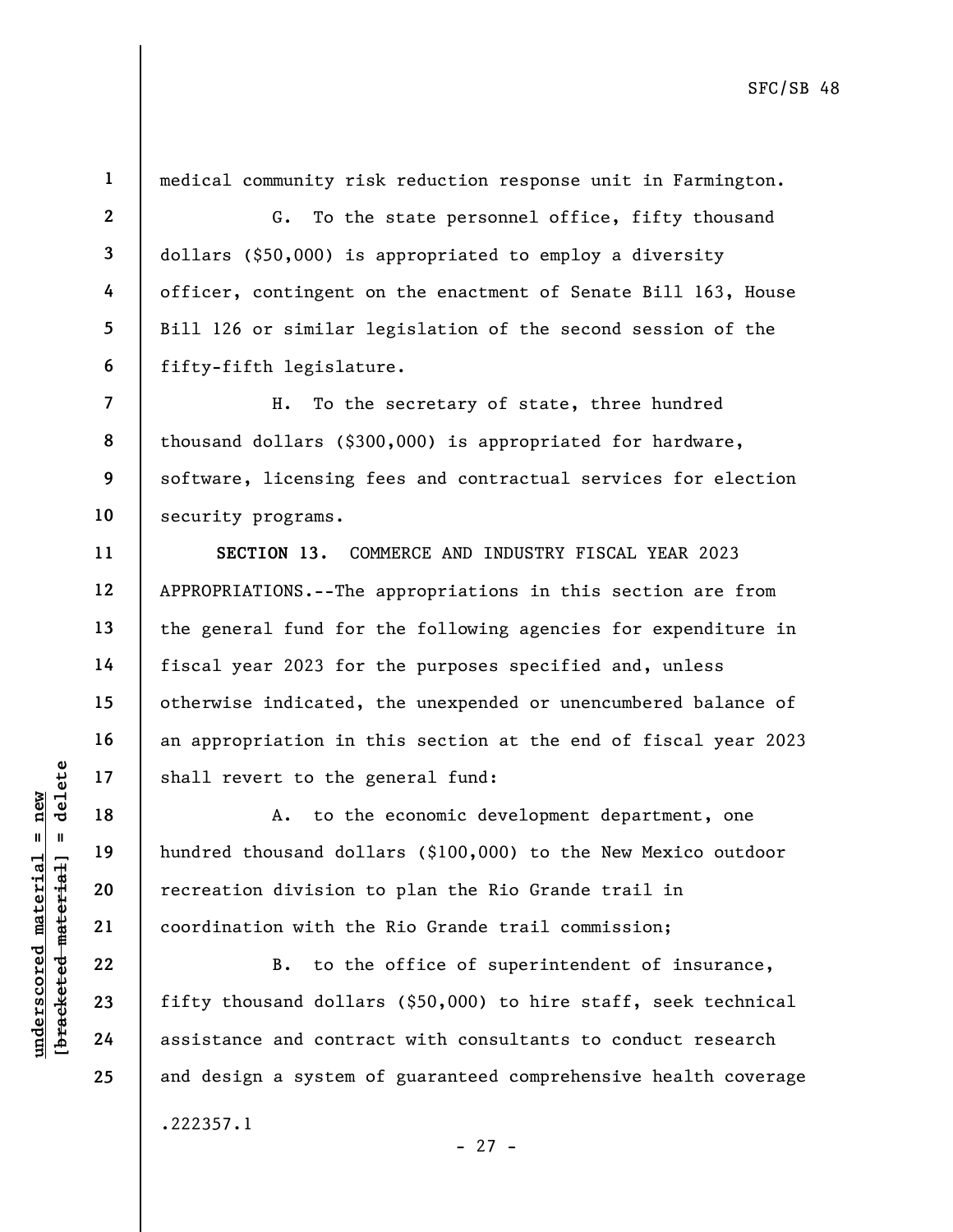1 for most New Mexicans;

understand material material ethnic in the determine area of the programs and personne<br>determined material school children in Chapter 22<br>google material school children in Chapter 22<br>23<br>google 23<br>24 outreach to youth in 2 3 4 5 6 7 8 9 10 11 12 13 14 15 16 17 18 19 20 21 22 23 24 25 C. to the regulation and licensing department, one hundred thousand dollars (\$100,000) for the construction industries division to hire additional inspectors; and D. to the tourism department, two hundred fifty thousand dollars (\$250,000) to contract for services for athletic competitions for people with disabilities. SECTION 14. AGRICULTURE, ENERGY AND NATURAL RESOURCES FISCAL YEAR 2023 APPROPRIATIONS.--The appropriations in this section are from the general fund for the following agencies for expenditure in fiscal year 2023 for the purposes specified and, unless otherwise indicated, the unexpended or unencumbered balance of an appropriation in this section at the end of fiscal year 2023 shall revert to the general fund: A. to the cultural affairs department: (1) for the museum of space history division, two hundred fifty thousand dollars (\$250,000) for exhibits, programs and personnel; (2) fifty thousand dollars (\$50,000) to provide music education, concerts and symphony performances for school children in Chaves county; and (3) fifty thousand dollars (\$50,000) to fund a performing arts program using a performing arts venue to extend outreach to youth in school groups in Santa Fe in Santa Fe county; .222357.1

- 28 -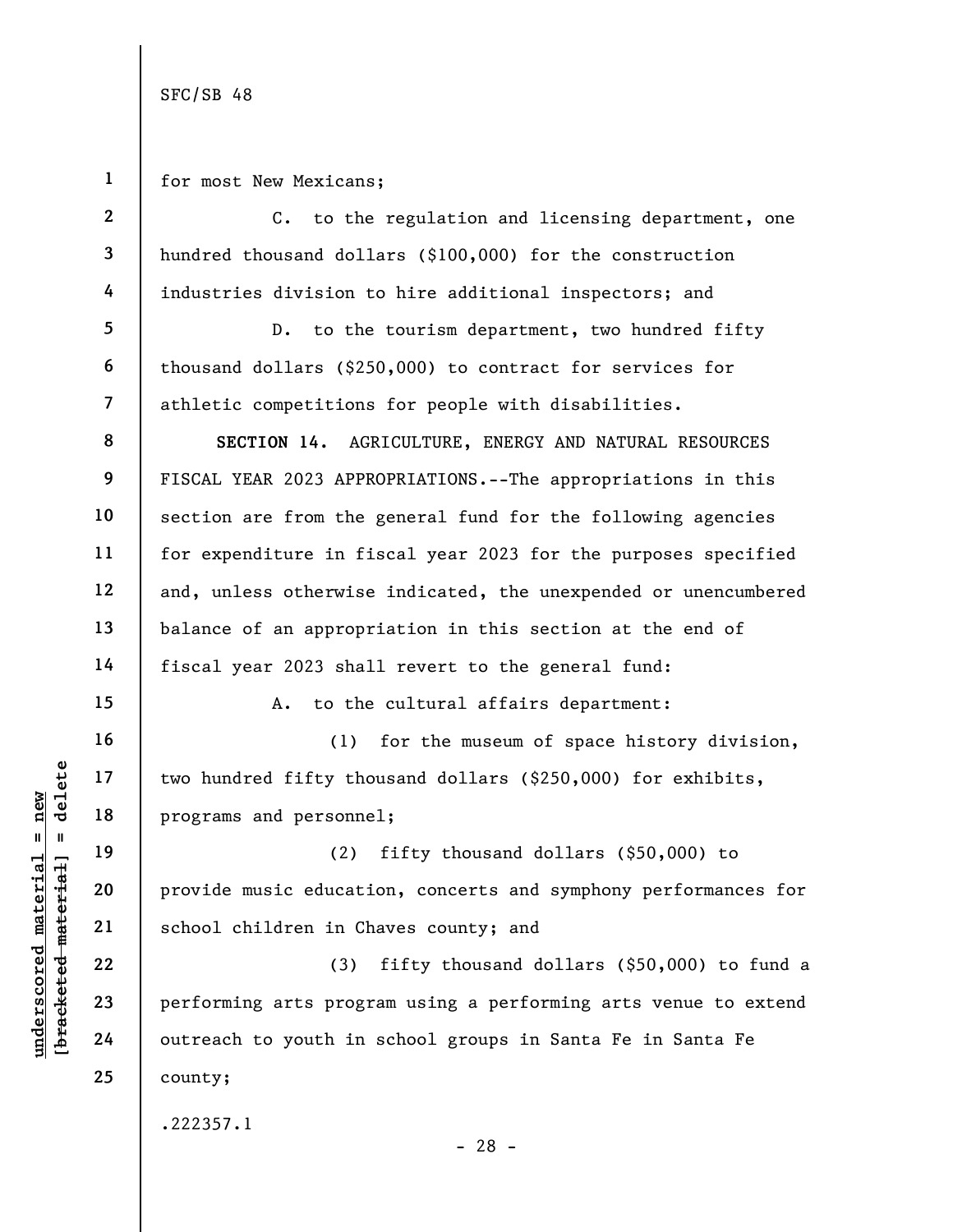underscored material material end of the Mater D.<br>
19 (\$150,000) to develop and community engagem<br>
21 Santa Cruz irrigation<br>
22 D. to the<br>
23 thousand dollars (\$30<br>
24 SECTION 15. HE 1 2 3 4 5 6 7 8 9 10 11 12 13 14 15 16 17 18 19 20 21 22 23 24 25 B. to the energy, minerals and natural resources department: (1) one hundred twenty-five thousand dollars (\$125,000) to increase the program leadership and support program of the department; (2) one hundred thousand dollars (\$100,000) for planning, administration and oversight of uranium mine remediation and cleanup; and (3) one hundred thousand dollars (\$100,000) to the oil conservation division for methane waste prevention, enforcement and compliance; C. to the office of the state engineer: (1) two hundred fifty thousand dollars (\$250,000) for salary and benefits for a full-time employee and operational expenses of the water resource allocation program; (2) one hundred thousand dollars (\$100,000) to implement the Water Data Act; and (3) one hundred fifty thousand dollars (\$150,000) to develop and implement a watershed management plan and community engagement for the Rio Santa Cruz basin in the Santa Cruz irrigation district; and D. to the New Mexico livestock board, three hundred thousand dollars (\$300,000) for the horse shelter rescue fund. SECTION 15. HEALTH, HOSPITALS AND HUMAN SERVICES FISCAL YEAR 2023 APPROPRIATIONS.--The appropriations in this section .222357.1 - 29 -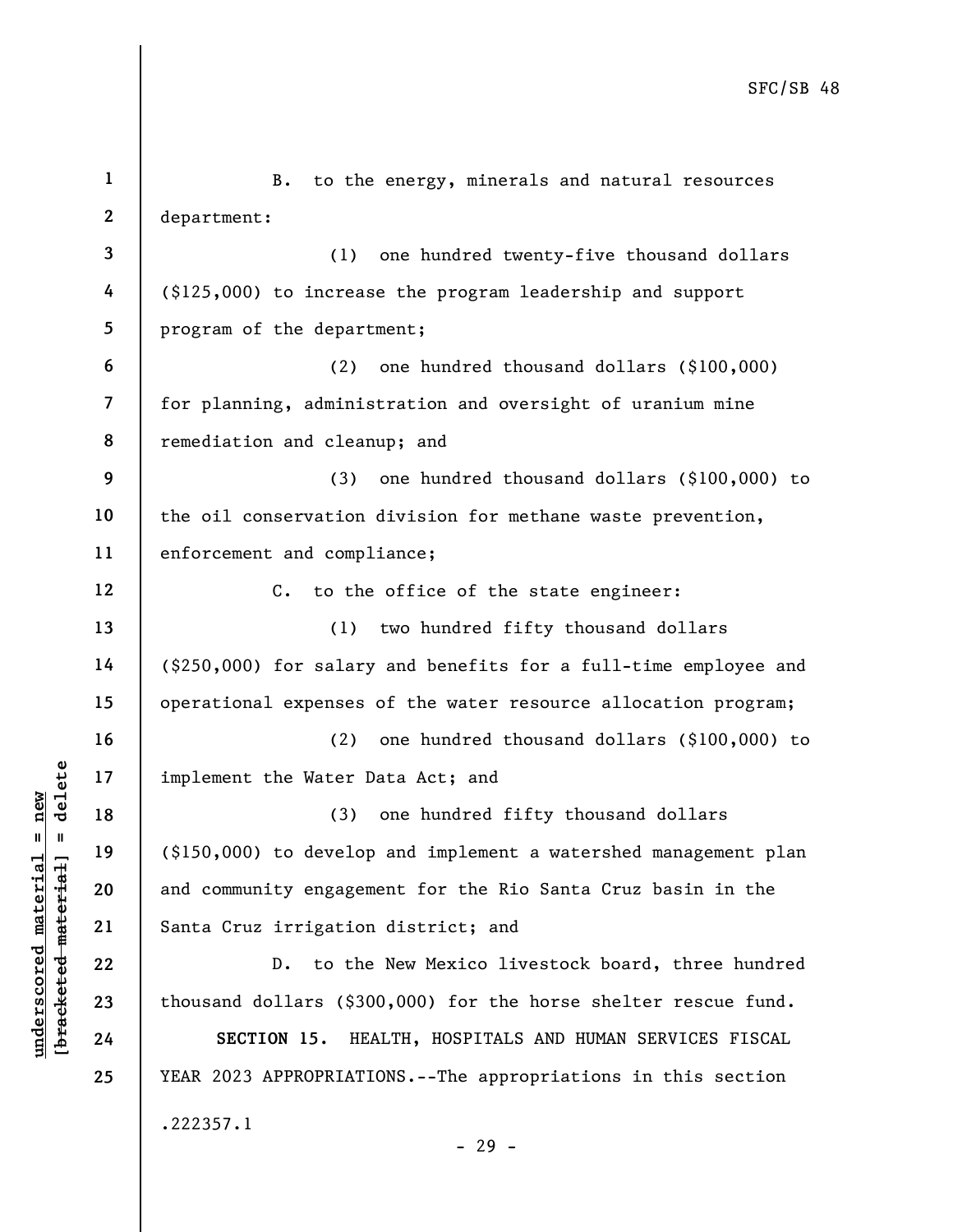underscored material material material material material contractions of the material contractions of the material contractions of the material contractions of the material contractions of the material contractions of the 1 2 3 4 5 6 7 8 9 10 11 12 13 14 15 16 17 18 19 20 21 22 23 24 25 are from the general fund for the following agencies for expenditure in fiscal year 2023 for the purposes specified and, unless otherwise indicated, the unexpended or unencumbered balance of an appropriation in this section at the end of fiscal year 2023 shall revert to the general fund: A. to the office on African American affairs, fifty thousand dollars (\$50,000) to fund the cornerstones of entrepreneurship program; B. to the commission for deaf and hard-of-hearing persons, one hundred thousand dollars (\$100,000) to contract for support services for deaf and deaf-blind clients; C. to the Indian affairs department: (1) one hundred fifty thousand dollars (\$150,000) for salary and benefits for a specialist and data analyst; (2) one hundred thousand dollars (\$100,000) for grants to support special projects; (3) fifty thousand dollars (\$50,000) to support initiatives of the indigenous youth council; and (4) fifty thousand dollars (\$50,000) to support the missing and murdered indigenous women initiative; D. to the aging and long-term services department: (1) fifty thousand dollars (\$50,000) to provide New-Mexico-grown produce for senior center meals programs; .222357.1  $-30 -$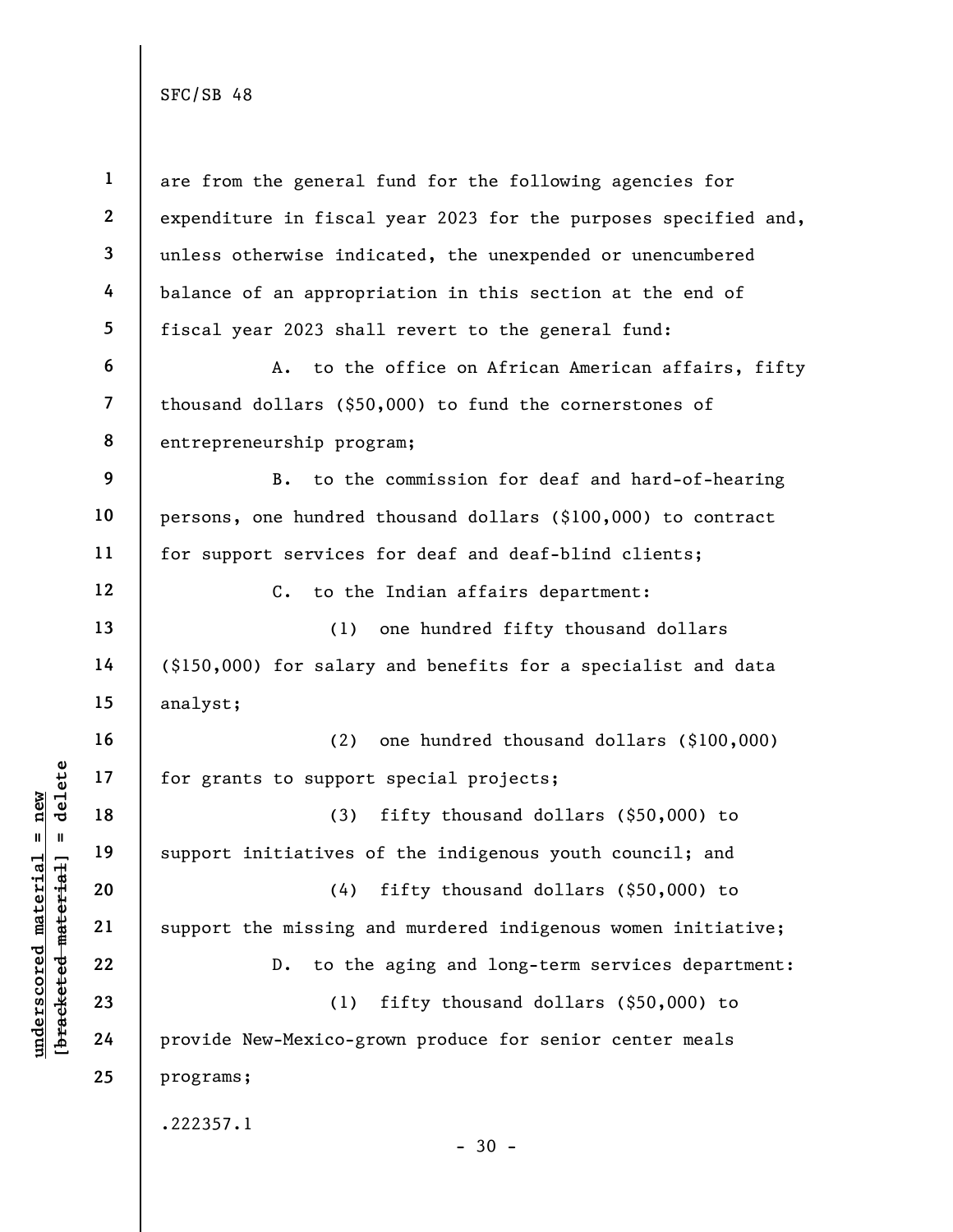underscored material = new [bracketed material] = delete 2 3 4 5 6 7 8 9 10 11 12 13 14 15 16 17 18 19 20 21 22 23 24 county; for the family success laboratory initiative to address poverty in the state that uses integrated administrative data for research and analysis;

25

1

(3) fifty thousand dollars (\$50,000) to match federal funds to expand the senior farmers' market nutrition .222357.1

- 31 -

(2) one hundred thousand dollars (\$100,000)

(2) two hundred fifty thousand dollars (\$250,000) for senior center programs and improvements; (3) fifty thousand dollars (\$50,000) to provide meals to senior citizens at the Joy senior centers in Chaves county; and (4) fifty thousand dollars (\$50,000) for operational expenses of senior citizen centers in San Juan E. to the human services department, one hundred thousand dollars (\$100,000) for a homeless shelter and supportive housing program in Santa Fe in Santa Fe county; F. to the department of health: (1) fifty thousand dollars (\$50,000) for the public health division to contract to provide youth and teen mental health education and awareness, suicide prevention classes and professional development training for adults working with youth and teens, including rural and frontier areas that lack access to mental health education and training programs;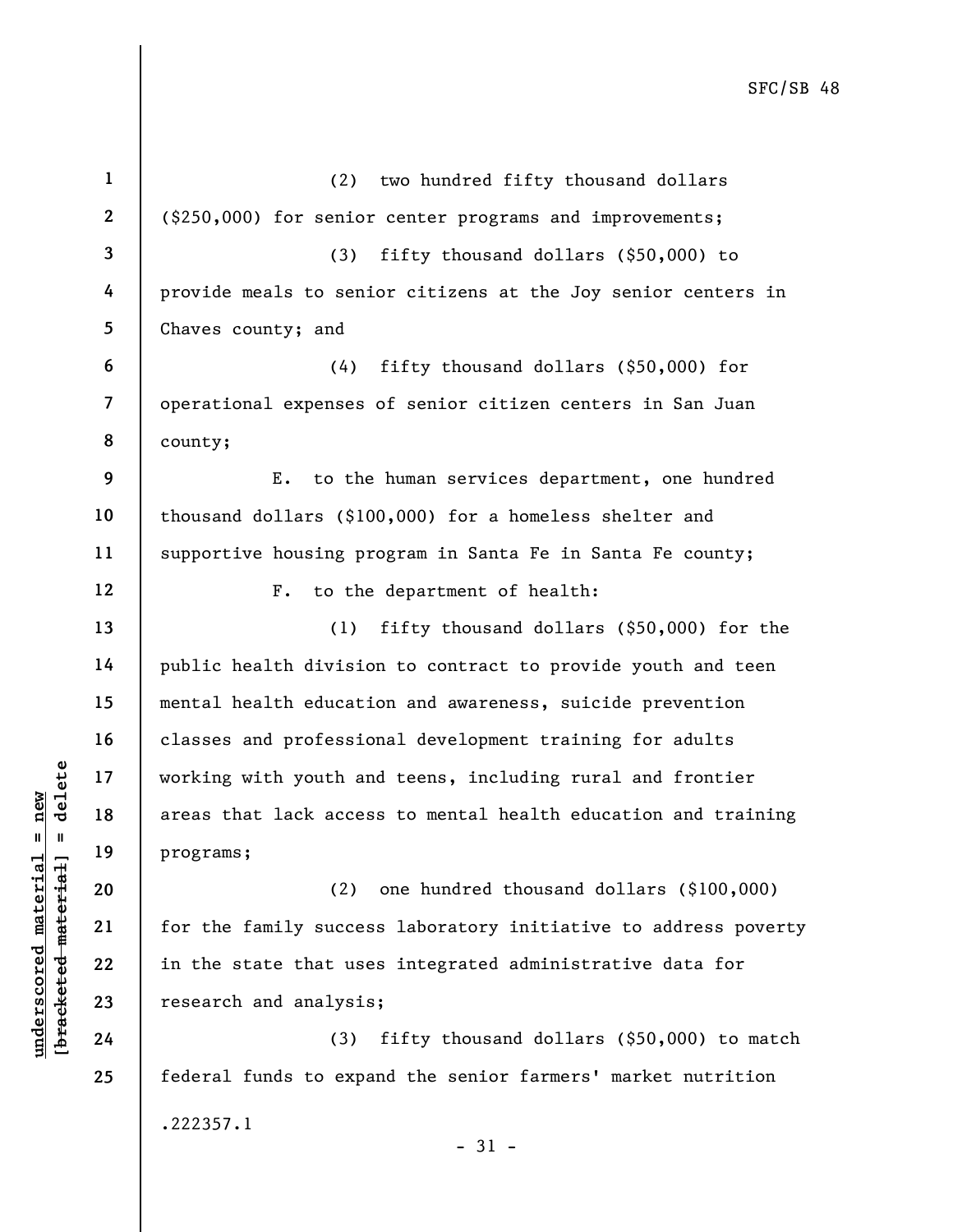1 2 3 program to provide vouchers for purchasing New-Mexico-grown fruits and vegetables to additional eligible low-income seniors;

4 5 6 7 8 9 (4) fifty thousand dollars (\$50,000) to contract for a program that provides youth development to reduce risk factors and promote resiliency through programming for youth who are being trained in leadership development, media production, narrative strategy, civic engagement and early childhood development;

10 11 12 13 (5) fifty thousand dollars (\$50,000) to the office of school and adolescent health for the generation justice program that provides youth development in leadership skills and media production;

14 15 (6) fifty thousand dollars (\$50,000) for county and tribal health councils;

(7) two hundred thousand dollars (\$200,000) for a statewide dance program for low-income, at-risk students in public schools;

underscored material = new [bracketed material] = delete (8) fifty thousand dollars (\$50,000) to provide suicide prevention and counseling services in Chaves county; and

(9) fifty thousand dollars (\$50,000) to fund the Grant county community health council;

G. to the department of environment, one hundred fifty thousand dollars (\$150,000) for planning, administration .222357.1 - 32 -

16

17

18

19

20

21

22

23

24

25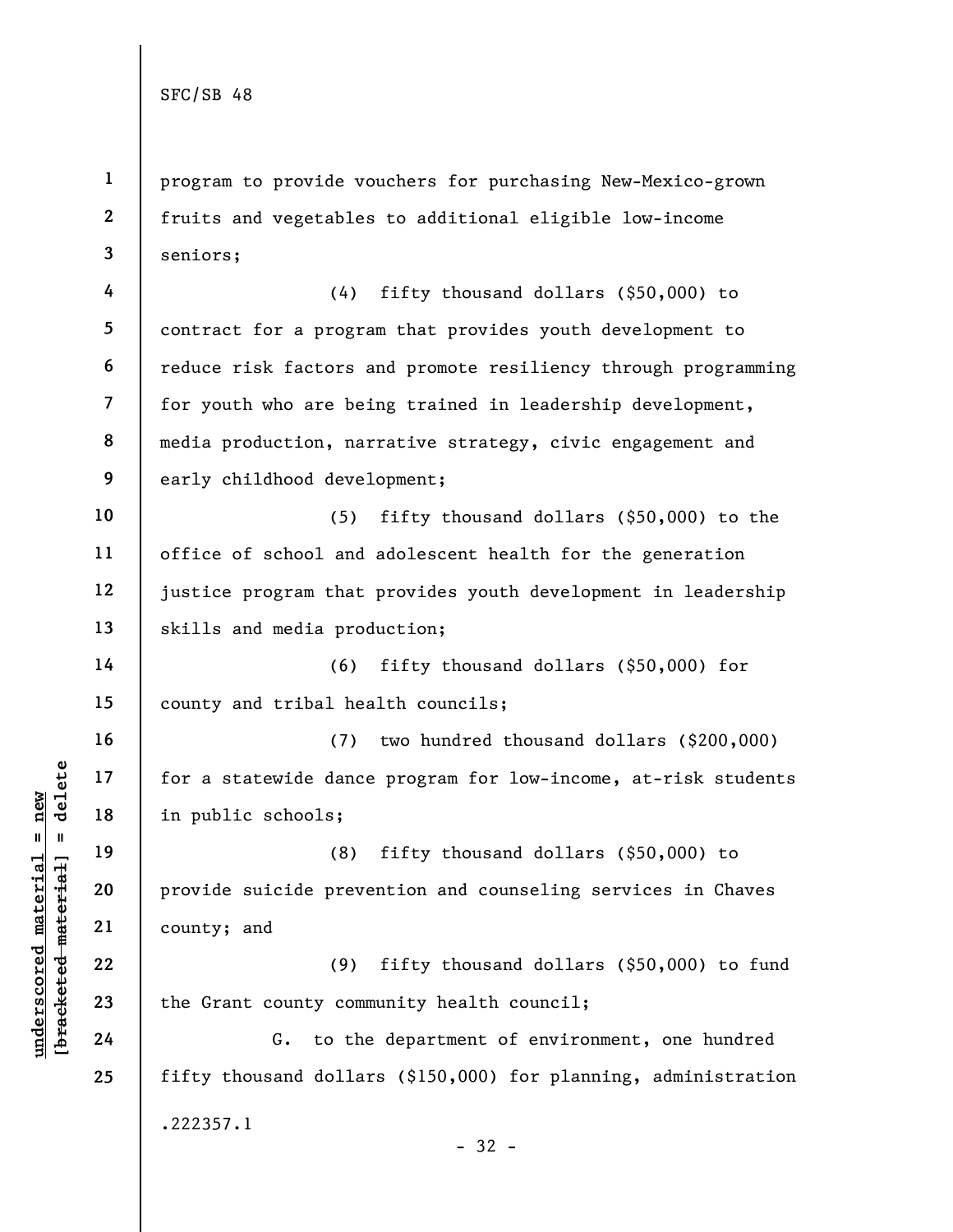|                         | $\mathbf{1}$            | and oversight of uranium mine remediation and cleanup; and      |
|-------------------------|-------------------------|-----------------------------------------------------------------|
|                         | $\mathbf{2}$            | to the children, youth and families department:<br>Η.           |
|                         | $\overline{\mathbf{3}}$ | two hundred thousand dollars (\$200,000)<br>(1)                 |
|                         | 4                       | for domestic violence programs to expand coordinated community  |
|                         | 5                       | response systems;                                               |
|                         | 6                       | one hundred thousand dollars (\$100,000) to<br>(2)              |
|                         | $\overline{\mathbf{z}}$ | provide culturally and linguistically specific behavioral       |
|                         | 8                       | health and social services to immigrant and refugee families;   |
|                         | 9                       | one hundred thousand dollars (\$100,000) to<br>(3)              |
|                         | 10                      | provide peer support and referrals to families with children in |
|                         | 11                      | need of behavioral health services;                             |
|                         | 12                      | (4)<br>fifty thousand dollars $(§50,000)$ to                    |
|                         | 13                      | provide education, recreation and counseling services to        |
|                         | 14                      | underserved youth in Chaves county;                             |
|                         | 15                      | (5)<br>one hundred fifty thousand dollars                       |
|                         | 16                      | (\$150,000) to provide domestic violence services in Otero      |
| delete                  | 17                      | county; and                                                     |
| $n$ ew<br>II            | 18                      | (6)<br>fifty thousand dollars $(§50,000)$ to                    |
|                         | 19                      | provide domestic violence shelter services in Santa Fe in Santa |
| materia                 | 20                      | Fe county.                                                      |
| [bracketed-material     | 21                      | SECTION 16.<br>PUBLIC SAFETY FISCAL YEAR 2023                   |
|                         | 22                      | APPROPRIATIONS.--The following amounts are appropriated to the  |
| $\bm{{\rm underscore}}$ | 23                      | crime victims reparation commission for expenditure in fiscal   |
|                         | 24                      | year 2023 for the purposes specified and, unless otherwise      |
|                         | 25                      | indicated, the unexpended or unencumbered balance of an         |
|                         |                         | .222357.1<br>$-33 -$                                            |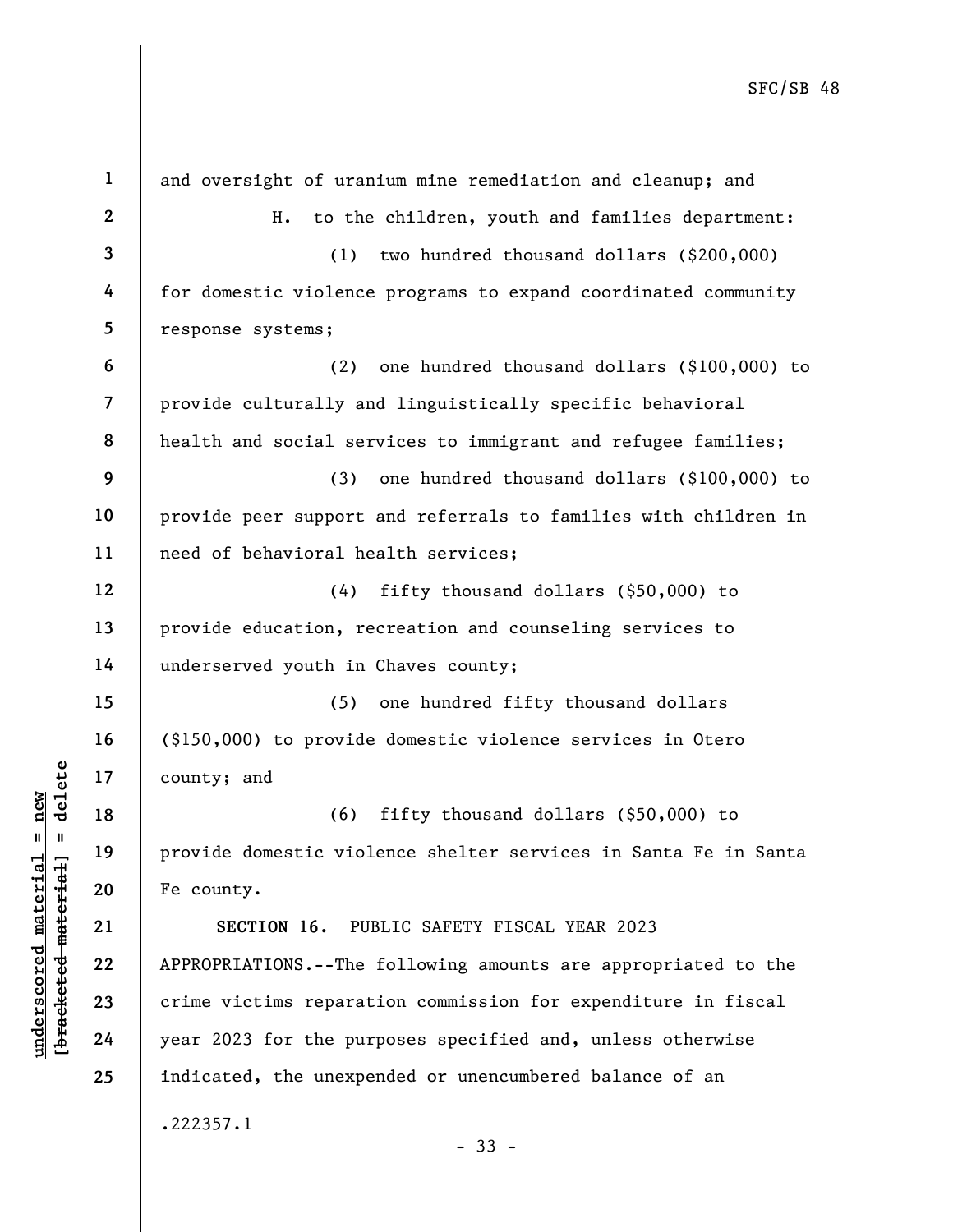3

4

6

7

8

9

10

11

12

13

14

15

16

17

18

19

20

21

22

23

24

25

1 2 appropriation in this section at the end of fiscal year 2023 shall revert to the general fund:

A. one hundred fifty thousand dollars (\$150,000) to provide services to victims of human trafficking; and

5 B. fifty thousand dollars (\$50,000) to contract for sexual assault nurse examinations.

SECTION 17. OTHER EDUCATION FISCAL YEAR 2023 APPROPRIATIONS.--The following amounts are appropriated to the public education department for expenditure in fiscal year 2023 for the purposes specified and, unless otherwise indicated, the unexpended or unencumbered balance of an appropriation in this section at the end of fiscal year 2023 shall revert to the general fund:

A. one hundred thousand dollars (\$100,000) to contract for abstinence education in rural schools across the state;

B. two hundred fifty thousand dollars (\$250,000) for career technical education programs around the state;

C. one hundred thousand dollars (\$100,000) for the expansion of the statewide media literacy program;

underscored material = new [bracketed material] = delete D. fifty thousand dollars (\$50,000) for a contractor to directly support students in gaining core media skills and support teachers in digital media literacy;

E. fifty thousand dollars (\$50,000) for the graduation, reality and dual-role skills program; .222357.1

- 34 -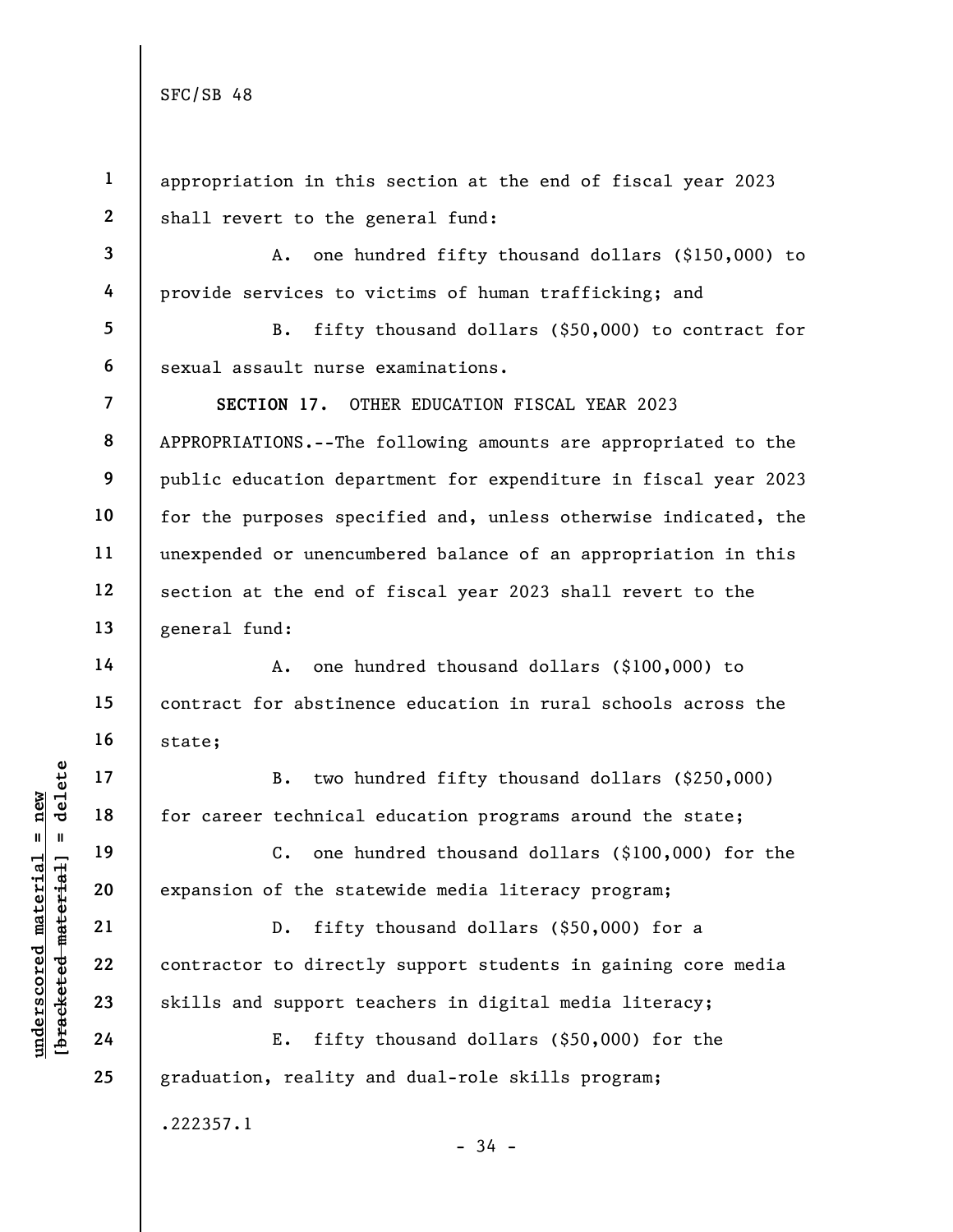understand material material shall revert to the g<br>
shall revert to the g<br>
B. To the<br>
shall move in the<br>
following amounts are<br>  $\begin{array}{ccc}\n & B. & T0 \text{ the}\n\\
 & 20 & (1)\n\\
 & 21 & 22\n\\
 & 22 & 3\n\\
 & 23 & 24\n\end{array}$  the science, technology 1 2 3 4 5 6 7 8 9 10 11 12 13 14 15 16 17 18 19 20 21 22 23 24 25 F. fifty thousand dollars (\$50,000) for schoolbased inclusion programs to foster one-to-one friendships between students with and students without intellectual and developmental disabilities; and G. fifty thousand dollars (\$50,000) to contract with a nonprofit youth development program dedicated to helping at-risk young people graduate from high school and make successful transitions to post-secondary education or meaningful employment. SECTION 18. HIGHER EDUCATION FISCAL YEAR 2023 APPROPRIATIONS.-- A. The appropriations in this section are from the general fund for the following agencies for expenditure in fiscal year 2023 for the purposes specified. Unless otherwise indicated, the unexpended or unencumbered balance of an appropriation in this section at the end of fiscal year 2023 shall revert to the general fund. B. To the higher education department, the following amounts are appropriated for the specified purposes: (1) for central New Mexico community college: (a) fifty thousand dollars (\$50,000) for job training for the deep dive program; and (b) fifty thousand dollars (\$50,000) for the science, technology, engineering, art and mathematics education outreach programs for young children and educators .222357.1  $-35 -$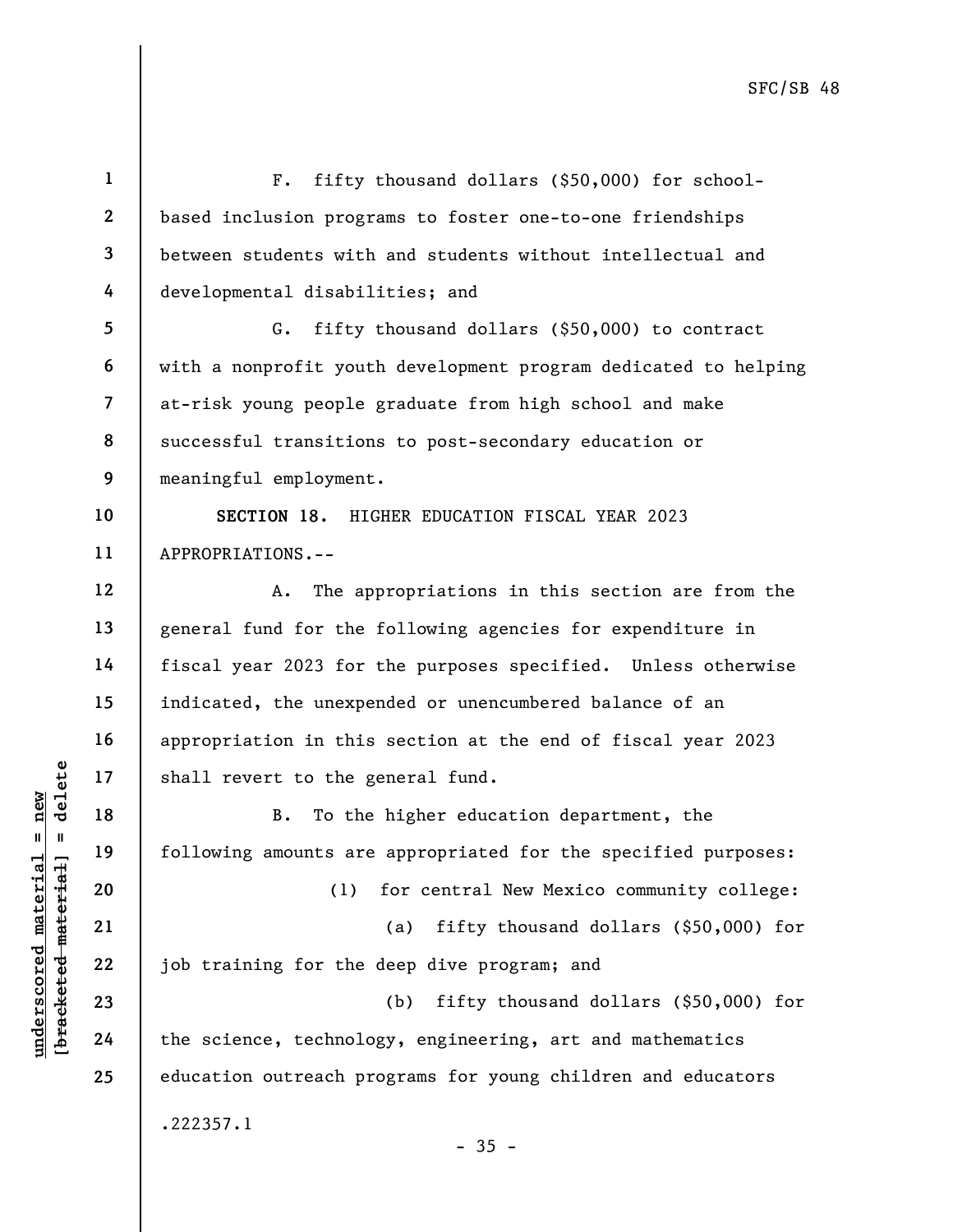|                                                        | $\mathbf{1}$ | from a hands-on science center and children's museum in          |
|--------------------------------------------------------|--------------|------------------------------------------------------------------|
|                                                        | $\mathbf{2}$ | Albuquerque;                                                     |
|                                                        | 3            | one hundred fifty thousand dollars<br>(2)                        |
|                                                        | 4            | (\$150,000) to New Mexico junior college for wrap-around student |
|                                                        | 5            | support services; and                                            |
|                                                        | 6            | one hundred fifty thousand dollars<br>(3)                        |
|                                                        | 7            | (\$150,000) to San Juan college for the economic development     |
|                                                        | 8            | harvest food hub.                                                |
|                                                        | 9            | C. To the board of regents of the university of New              |
|                                                        | 10           | Mexico, the following amounts are appropriated for the           |
|                                                        | 11           | specified purposes:                                              |
|                                                        | 12           | one hundred thousand dollars (\$100,000)<br>(1)                  |
|                                                        | 13           | for operating costs and program expansion of Chicana and         |
|                                                        | 14           | Chicano studies;                                                 |
|                                                        | 15           | fifty thousand dollars (\$50,000) to<br>(2)                      |
|                                                        | 16           | provide education abroad opportunities for students in ethnic    |
| delete                                                 | 17           | studies;                                                         |
| $n$ ew                                                 | 18           | (3)<br>four hundred thousand dollars (\$400,000)                 |
| $\mathbf{II}$<br>$\mathbf{H}$                          | 19           | to provide professional assistance devoted to the mental health  |
| underscored materia<br>[ <del>bracketed material</del> | 20           | and physical well-being of student athletes;                     |
|                                                        | 21           | (4)<br>one hundred thousand dollars (\$100,000) to               |
|                                                        | 22           | increase instruction and for general purposes at the Taos        |
|                                                        | 23           | branch campus for career services and workforce development      |
|                                                        | 24           | programs, including construction technology, digital media,      |
|                                                        | 25           | culinary arts and health services;                               |
|                                                        |              | .222357.1<br>$-36 -$                                             |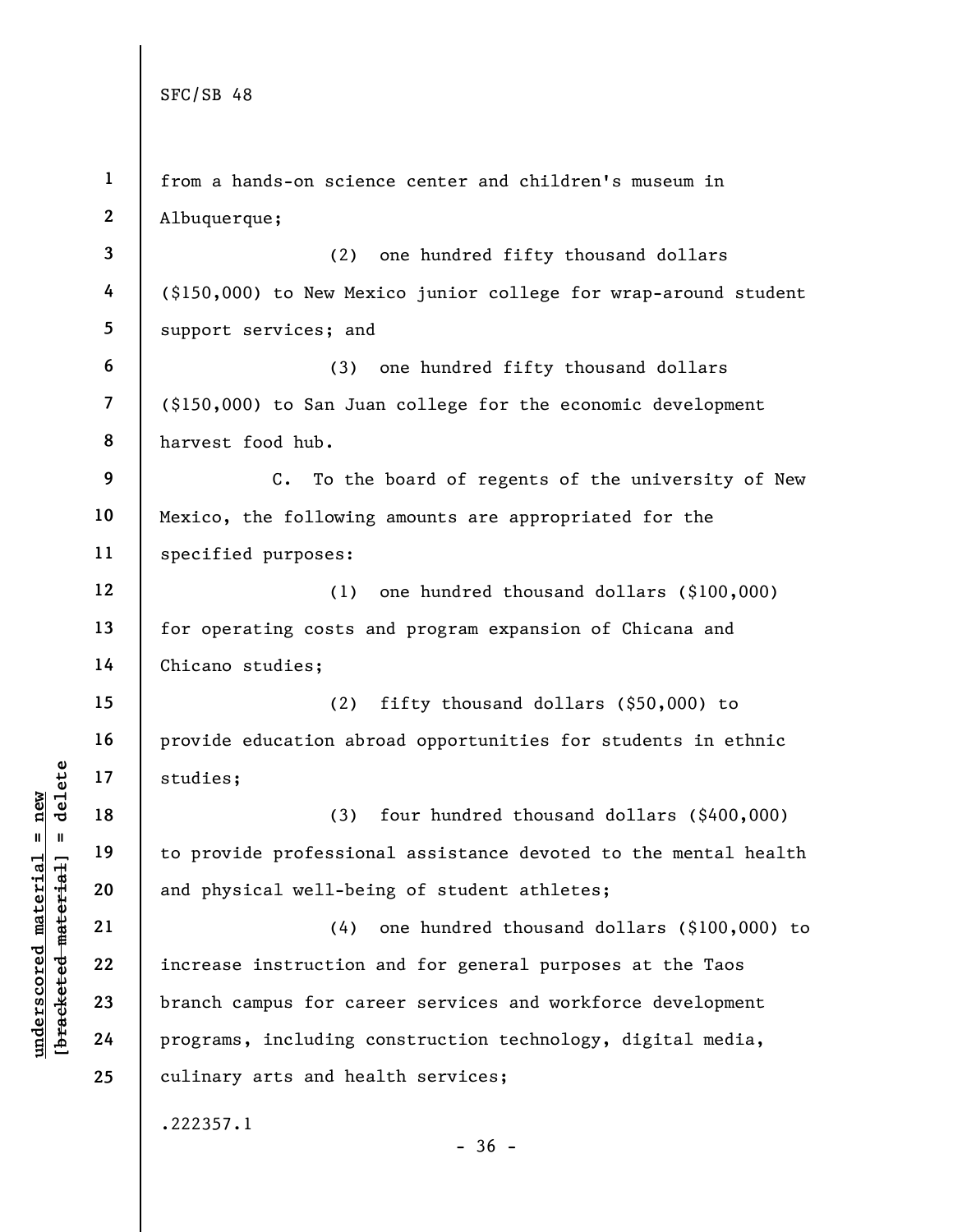underscore commercial<br>
underscore material and the following<br>
weight and the specified purposes:<br>
21<br>
22<br>
university, the follow<br>
specified purposes:<br>
(1)<br>
instruction and gener<br>
24<br>
(2)<br>
24<br>
(2) 3 4 5 6 7 8 9 10 11 12 13 14 15 16 17 18 19 20 21 22 23 24 25 program; and Mexico students in fourth through twelfth grades. specified purposes: for space commercialization; .222357.1

1

2

(6) two hundred thousand dollars (\$200,000) for operational expenses at the university of New Mexico press; (7) fifty thousand dollars (\$50,000) for the reserve officers' training corps program; (8) one hundred fifty thousand dollars (\$150,000) for the high school forensics, speech and debate (9) three hundred thousand dollars (\$300,000) for the student mentoring program to provide government training of high school students and minority student services;

(\$150,000) for support of the mock trial program;

(5) one hundred fifty thousand dollars

(10) seventy-five thousand dollars (\$75,000) to expand the services of the wild friends program to provide experiential civic and science education to underserved New

D. To the board of regents of New Mexico state university, the following amounts are appropriated for the

(1) fifty thousand dollars (\$50,000) for instruction and general purposes in the college of engineering

(2) one hundred thousand dollars (\$100,000) for salary and benefits for a full-time production livestock

- 37 -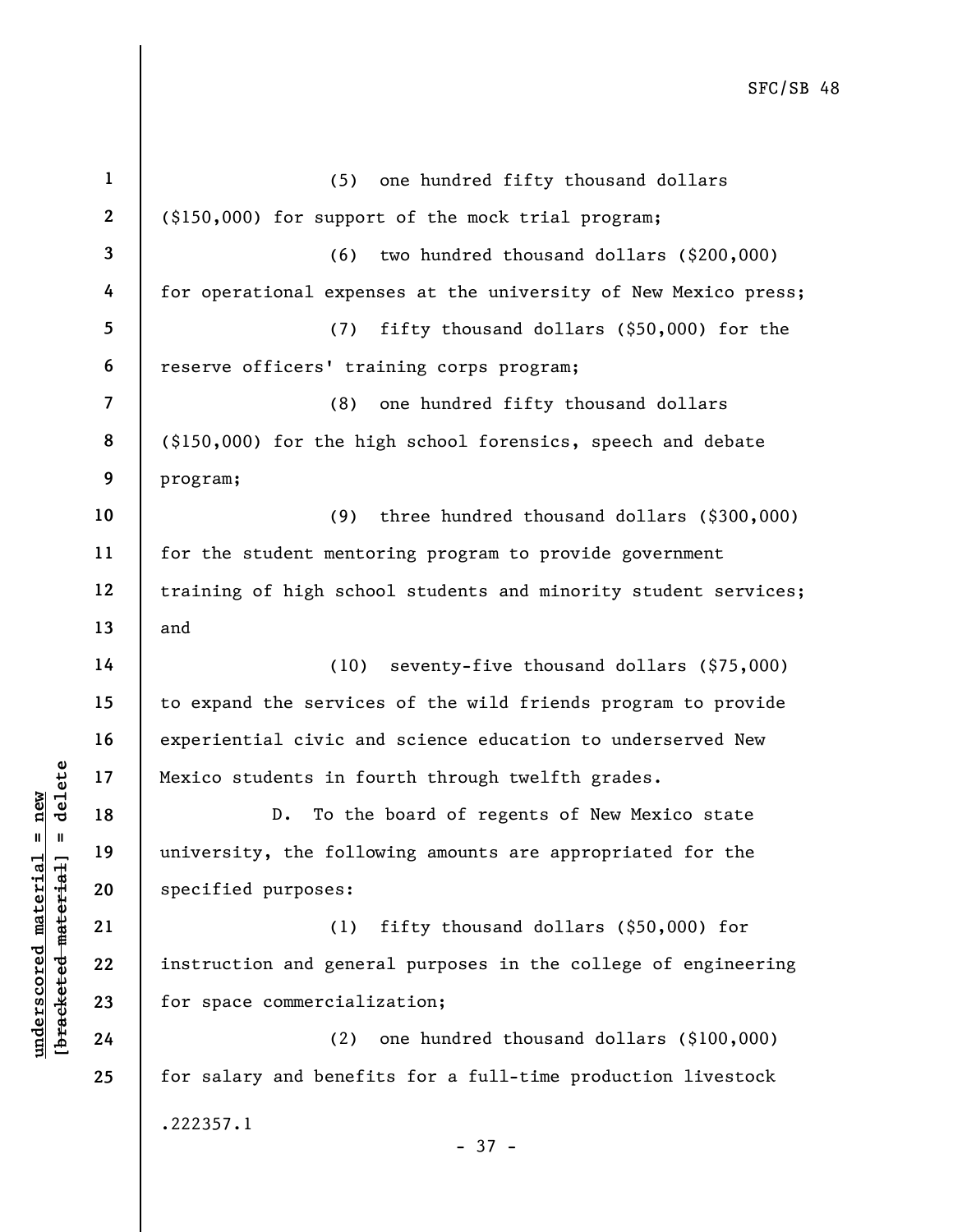|                                                | $\mathbf{1}$   | and judging instructor in the animal and range sciences        |
|------------------------------------------------|----------------|----------------------------------------------------------------|
|                                                | $\mathbf{2}$   | department;                                                    |
|                                                | 3              | one hundred thousand dollars (\$100,000)<br>(3)                |
|                                                | 4              | for critical staff positions that support student success      |
|                                                | 5              | endeavors, such as news 22 and other opportunities, and vital  |
|                                                | 6              | equipment maintenance;                                         |
|                                                | $\overline{7}$ | (4) two hundred thousand dollars (\$200,000) to                |
|                                                | 8              | the Alamogordo branch campus for the allied health and         |
|                                                | 9              | workforce development programs;                                |
|                                                | 10             | fifty thousand dollars (\$50,000) for Dona<br>(5)              |
|                                                | 11             | Ana community college to hire a full-time administrative       |
|                                                | 12             | assistant and billing specialist to increase operations at the |
|                                                | 13             | clinic and external sites and to recruit and retain part-time  |
|                                                | 14             | clinical faculty;                                              |
|                                                | 15             | (6)<br>for the Grants branch campus:                           |
|                                                | 16             | fifty thousand dollars (\$50,000) for<br>(a)                   |
| delete                                         | 17             | instruction and general purposes for workforce development     |
| new<br>Ш                                       | 18             | programs; and                                                  |
| - II                                           | 19             | one hundred thousand dollars<br>(b)                            |
| materia                                        | 20             | (\$100,000) for nursing development programs;                  |
|                                                | 21             | to the New Mexico department of<br>(7)                         |
| [bracketed material<br>$\bm{{\rm underscore}}$ | 22             | agriculture, fifty thousand dollars (\$50,000) for future      |
|                                                | 23             | farmers of America programs;                                   |
|                                                | 24             | for the agricultural experiment station:<br>(8)                |
|                                                | 25             | fifty thousand dollars (\$50,000) for<br>(a)                   |
|                                                |                | .222357.1<br>$-38 -$                                           |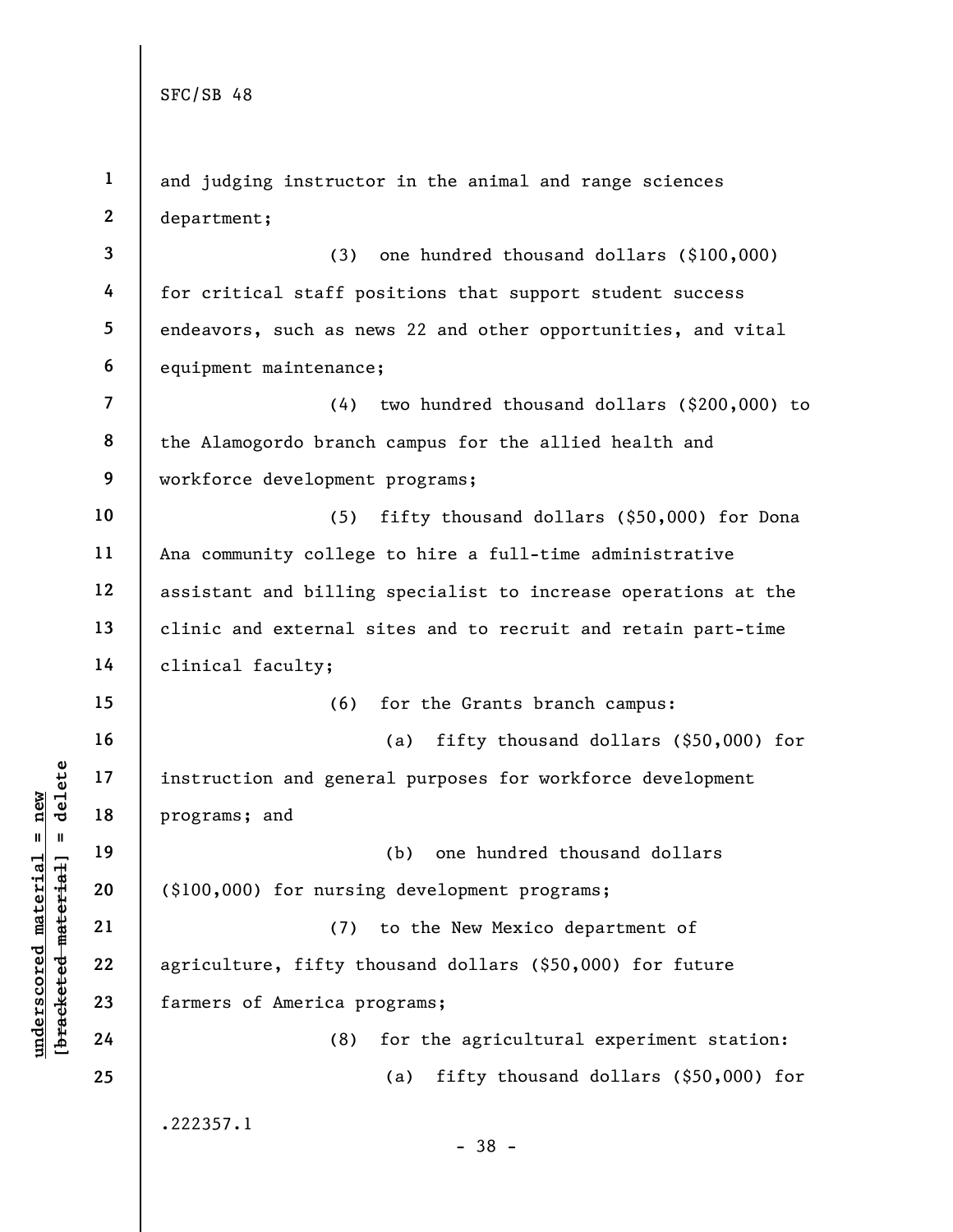understand material experience on<br>  $\begin{array}{c|c|c|c} \n\text{a} & \text{b} & \text{c} & \text{d} & \text{d}} \n\hline \n\text{a} & \text{b} & \text{c} & \text{d} & \text{e} & \text{d}} \n\text{b} & \text{d} & \text{d} & \text{d}} \n\text{c} & \text{e} & \text{d} & \text{e} & \text{e} & \text{e} & \text{e} & \text{e} & \text{e} & \text{e} & \text{e} & \text{e} & \$ 1 2 3 4 5 6 7 8 9 10 11 12 13 14 15 16 17 18 19 20 21 22 23 24 25 the viticulture research program; and (b) three hundred thousand dollars (\$300,000) for operation and maintenance of weather stations throughout the state; (9) for the cooperative extension service: (a) one hundred thousand dollars (\$100,000) for salary and benefits for a full-time farm and ranch economist in the cooperative extension service; and (b) one hundred thousand dollars (\$100,000) for the youth leadership program for 4-H; (10) five hundred thousand dollars (\$500,000) for the Anna, age eight institute; (11) fifty thousand dollars (\$50,000) to the New Mexico water resources research institute for its strategic cropping project for water demand and to assess impacts of alternative agricultural land use strategies on water budgets and agricultural economies; and (12) fifty thousand dollars (\$50,000) to provide professional assistance devoted to the mental health and physical well-being of student athletes. E. To the board of regents of western New Mexico university, one hundred thousand dollars (\$100,000) is appropriated to establish an early childhood mental health program. F. To the board of regents of eastern New Mexico .222357.1 - 39 -